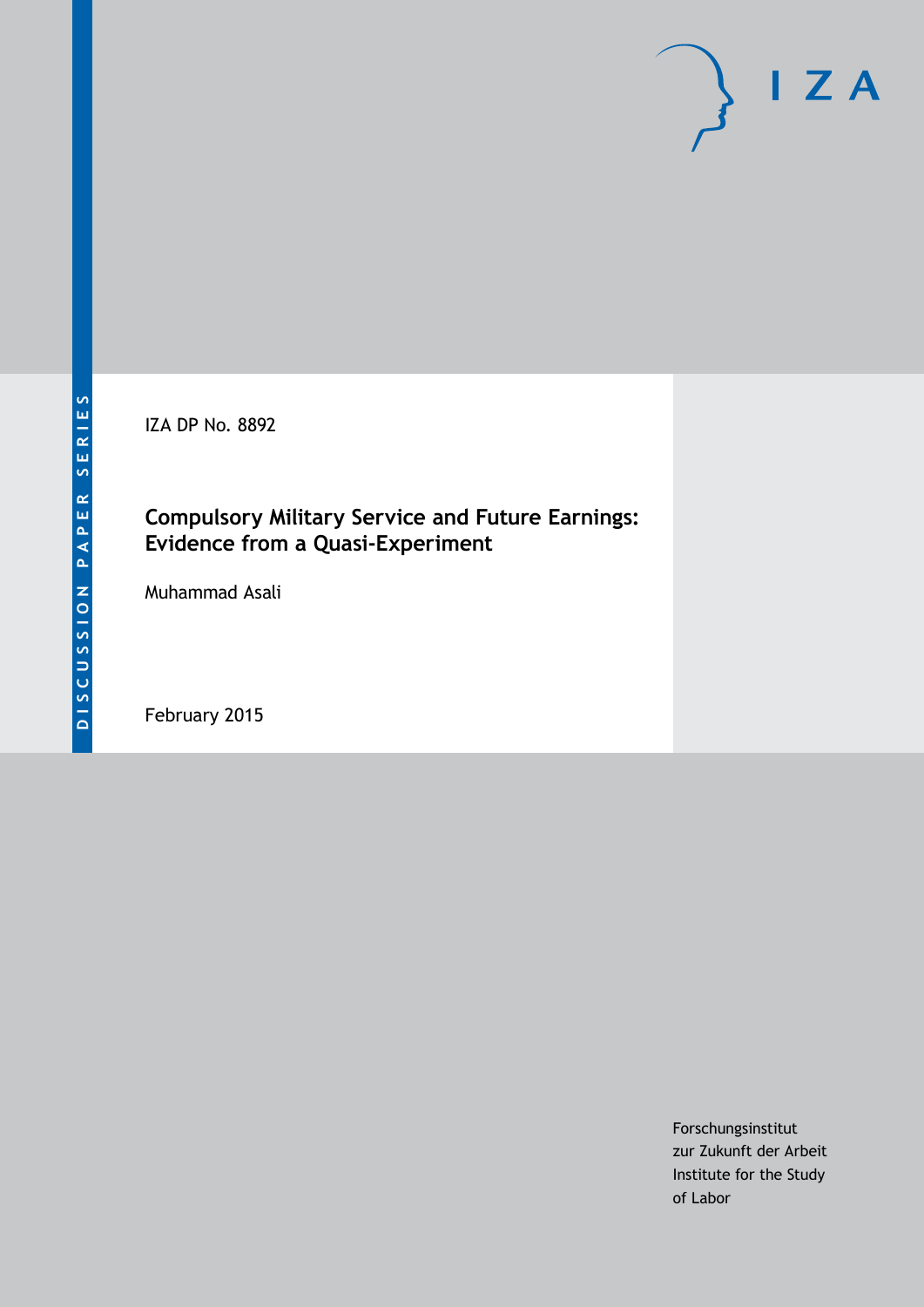# **Compulsory Military Service and Future Earnings: Evidence from a Quasi-Experiment**

**Muhammad Asali**

*Tbilisi State University and IZA*

Discussion Paper No. 8892 February 2015

IZA

P.O. Box 7240 53072 Bonn **Germany** 

Phone: +49-228-3894-0 Fax: +49-228-3894-180 E-mail: [iza@iza.org](mailto:iza@iza.org)

Any opinions expressed here are those of the author(s) and not those of IZA. Research published in this series may include views on policy, but the institute itself takes no institutional policy positions. The IZA research network is committed to the IZA Guiding Principles of Research Integrity.

The Institute for the Study of Labor (IZA) in Bonn is a local and virtual international research center and a place of communication between science, politics and business. IZA is an independent nonprofit organization supported by Deutsche Post Foundation. The center is associated with the University of Bonn and offers a stimulating research environment through its international network, workshops and conferences, data service, project support, research visits and doctoral program. IZA engages in (i) original and internationally competitive research in all fields of labor economics, (ii) development of policy concepts, and (iii) dissemination of research results and concepts to the interested public.

<span id="page-1-0"></span>IZA Discussion Papers often represent preliminary work and are circulated to encourage discussion. Citation of such a paper should account for its provisional character. A revised version may be available directly from the author.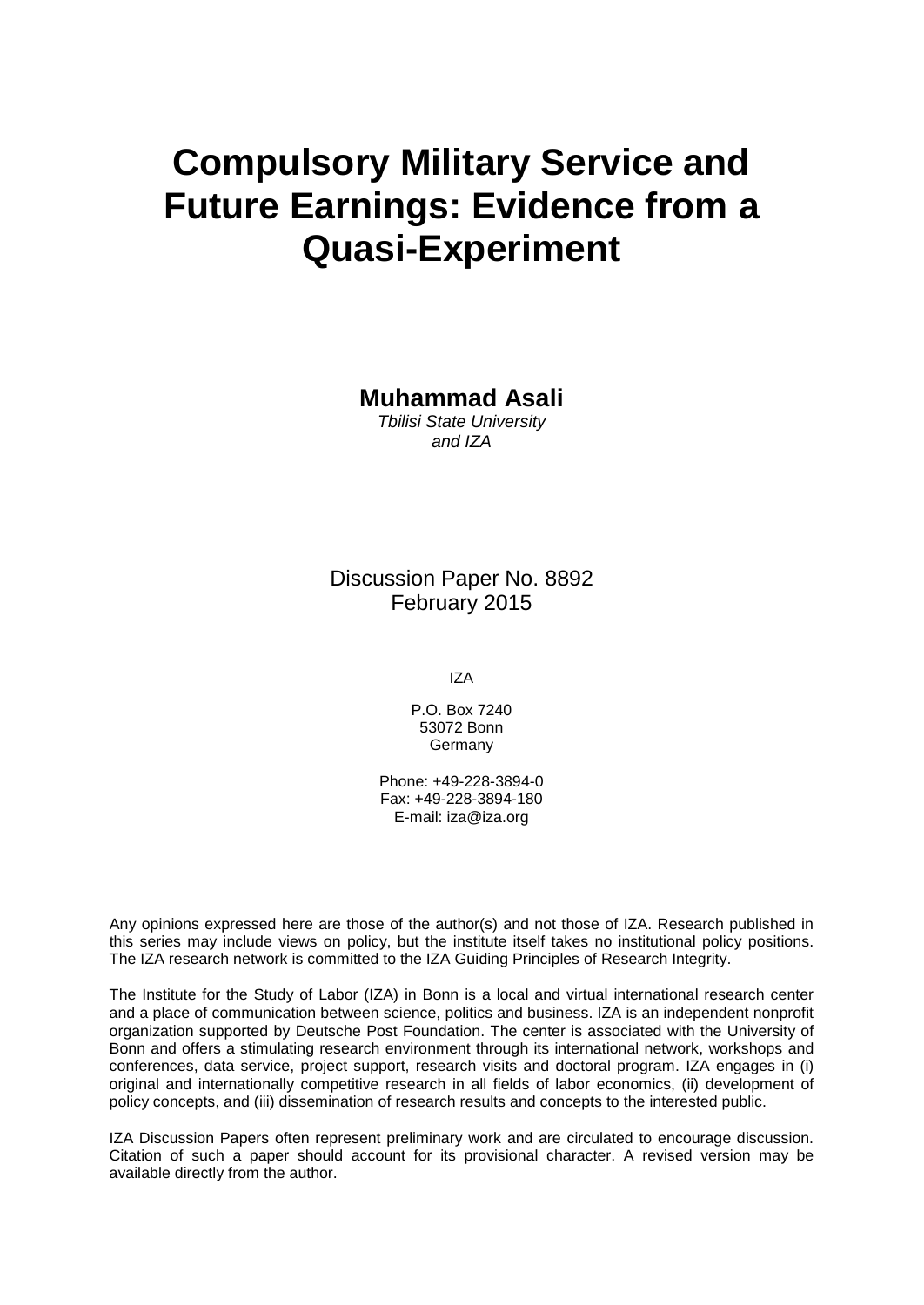IZA Discussion Paper No. 8892 February 2015

# **ABSTRACT**

# **Compulsory Military Service and Future Earnings: Evidence from a Quasi-Experiment[\\*](#page-1-0)**

Using Israeli census data, this study provides new evidence on the long-term effects of military service on the earnings of veterans. Among Druze men aged 25-34, we find an economically and statistically significant positive effect of 18% on their wages. The respective effect for the 35-44 age group is 23%. The positive effects are large and intensify with time. Skill-enhancement and usual human capital accumulation do not explain the positive effect of military service. Networking and widening the circle of contacts during service are suggested as the most likely explanations.

JEL Classification: J24, J31, J45

Keywords: military service, future earnings, social capital

Corresponding author:

Muhammad Asali International School of Economics Tbilisi State University 16 Zandukeli Street Tbilisi 0108 Georgia E-mail: [muhammad.asali@gmail.com](mailto:muhammad.asali@gmail.com)

\* I am indebted to Randy Filer, Janet Currie, and Ira Gang for their generous comments. Thanks also go to seminar participants of the European Association of Labor Economists, and ISET, for their comments. All remaining errors are mine.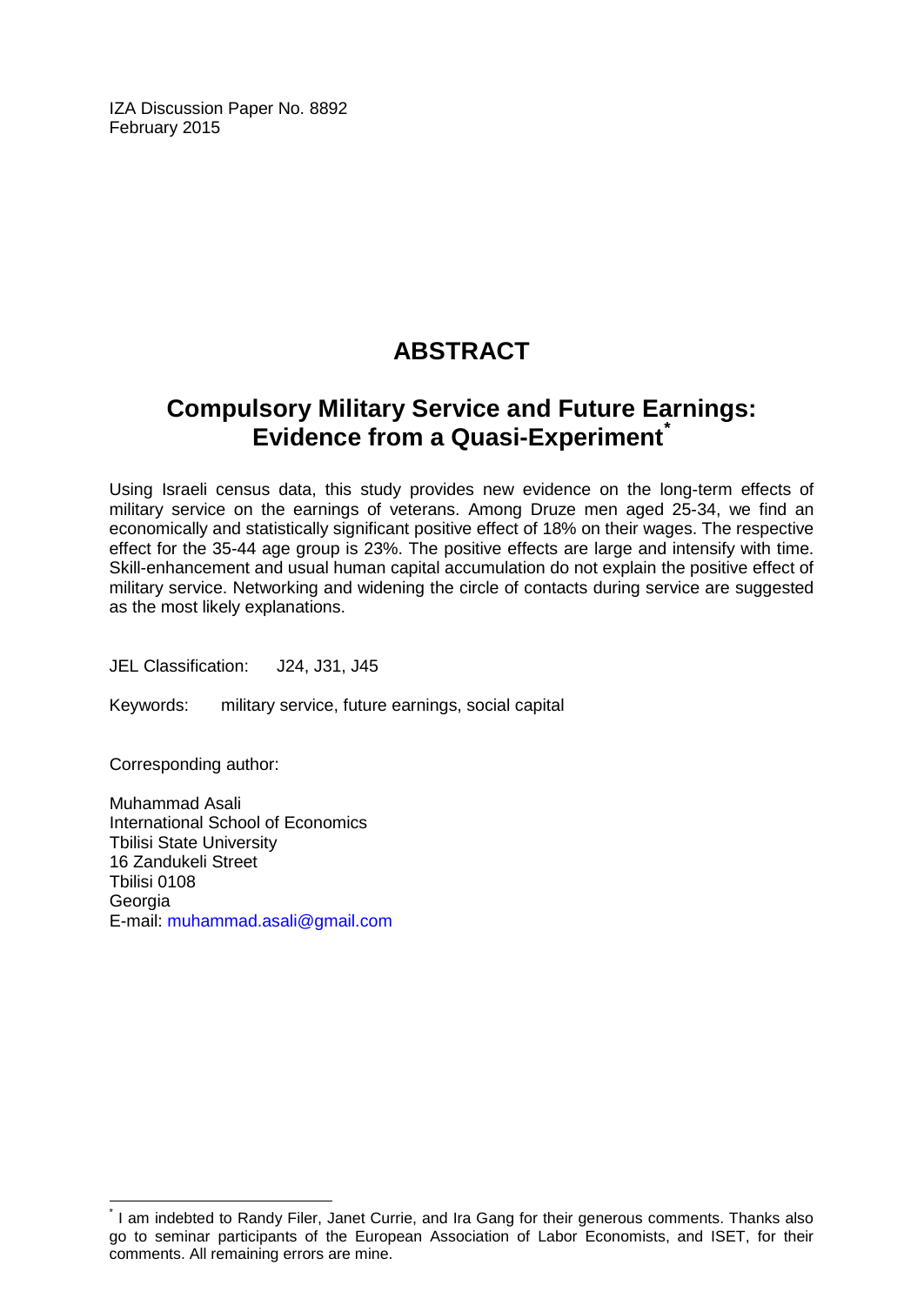*"The son of a creditable labourer or artificer may frequently go to sea with his father's consent; but if he enlists as a soldier, it is always without it." Adam Smith. The Wealth of Nations.* 

# **I. Introduction**

Are veterans adequately compensated for their service? Neither the relevance nor the importance of this question has abated since it was first posed. The very nature of coercion in recruitment renders soldiers incurring economic losses, due to the embedded hidden tax imposed by mandatory service (Oi 1967), or to losing valuable civilian labor market experience (Angrist 1990). It was on these grounds that John Maynard Keynes opposed conscription claiming that he was "not prepared on such an issue to surrender [his] right of decision" (Johnson 1960).

On the other hand, military service can potentially enhance the human capital of conscripts. It also provides a "buffer against adverse labor market conditions" (Hisnanick 2003). While some researchers argue to the contrary, it is still possible that skills gained in the army are useful for civilian careers. Such benefits are more likely to accrue to disadvantaged groups, whose backgrounds most likely miss the qualities provided in the military: Elder (1986) lists qualities like firm discipline, teamwork and cooperative relations, social responsibility, leadership, and competent role models. Furthermore, there is the usual help provided by many governments after the service: cash grants as well as in kind support, like the benefits provided to veterans in the G.I. Bill in the USA, or similar end-of-service benefits in Israel.

Whether military service has an effect on future outcomes (employment, wages, education, and health), therefore, is an empirical question. Studies on the issue are numerous, and are not unanimous as to the actual estimated effect, especially due to selectivity concerns embedded in the very nature of an all-volunteer force. This and the absence of counterfactuals impose difficulties in disentangling the causal effect from the mere correlation. Researchers have used different econometric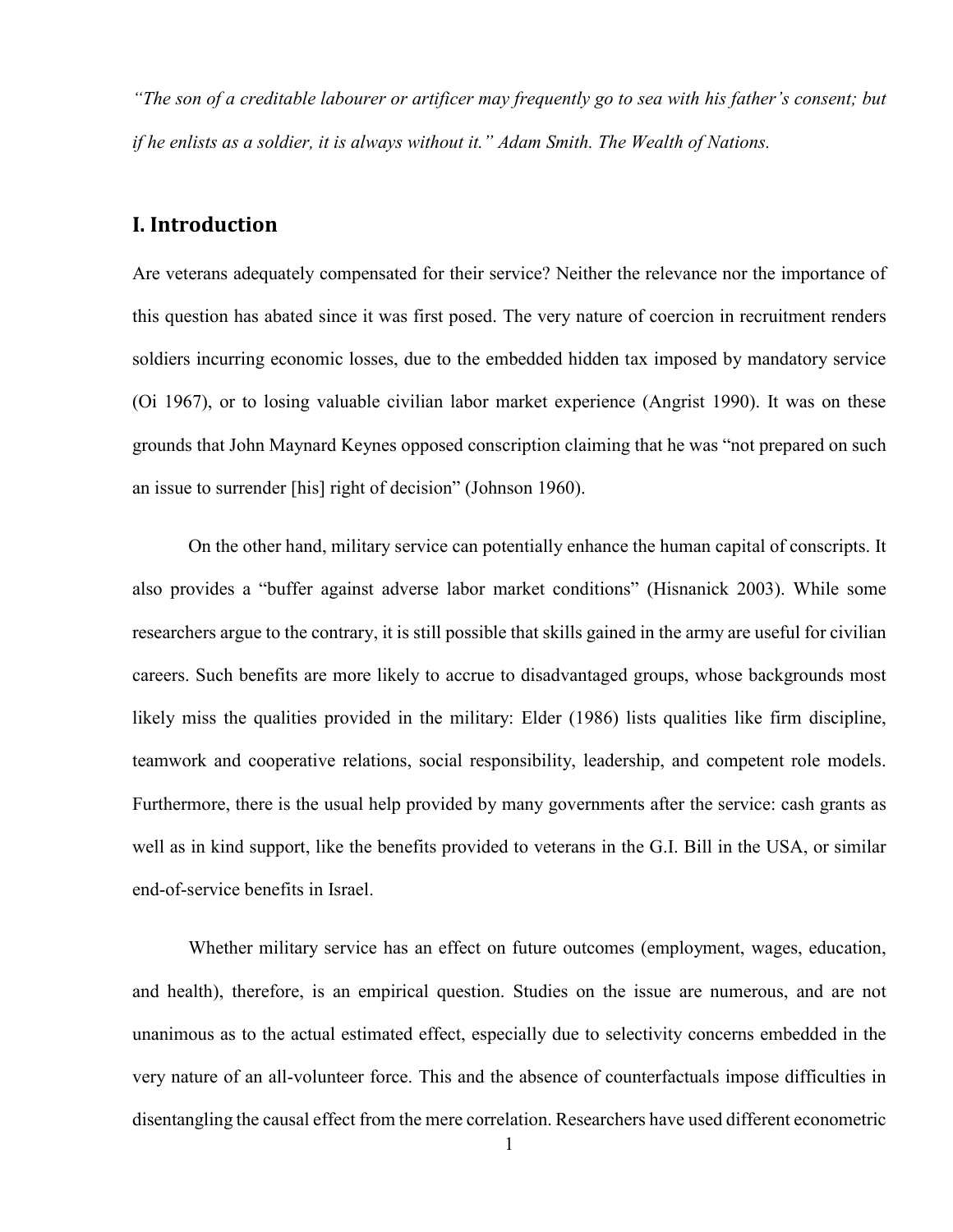methods to provide reliable estimates of this effect (e.g., natural experiments and draft lotteries as in Angrist (1990, 2011); birthdate as in Angrist and Krueger 1994; change in regulations as in Bauer et al. 2012, among others).

Berger and Hirsch (1983) reported a positive return for black workers (or disadvantaged youth in general, whose civilian job opportunities are scarce), and zero effect for white veterans. Hirsch and Mehay (2003) reported negative but small effects for white enlisted personnel and a positive 5% effect among African Americans.

In his seminal work, Angrist (1990) found a negative 15% effect on the earnings of white veterans (but an insignificant effect on the earnings of black veterans). A similar pattern was reported in Angrist (1998). Angrist and Chen (2011) found that the negative effects experienced by veterans in the 1990s faded by the end of the 1990s, a finding that is echoed in Angrist, Chen, and Song (2011), who deem this outcome consistent with the loss-of-experience interpretation of the negative effect of service.

Grenet, Hart, and Roberts (2011) found no effect of military conscription on long-term real earnings in Britain; they postulate that the skills acquired during military service are just enough to compensate for the lost civil market experience, resulting in a zero net effect of the service. Bauer et al. (2012), analyzing the effect in Germany, found that the 17% earnings advantage of veterans vanished once they corrected for selection biases. Card and Cardoso (2012), analyzing the effect for Portugal, found a significant 4-5% impact of service on the wages of unskilled men (with primary education only), but zero effect on the wages of men with more than primary education.

Despite the fact that many countries changed their recruitment procedures for military personnel and are now relying on all-volunteer forces (e.g., the United States, the United Kingdom, France, Italy, Spain, Portugal, and other Eastern European countries), compulsory military service is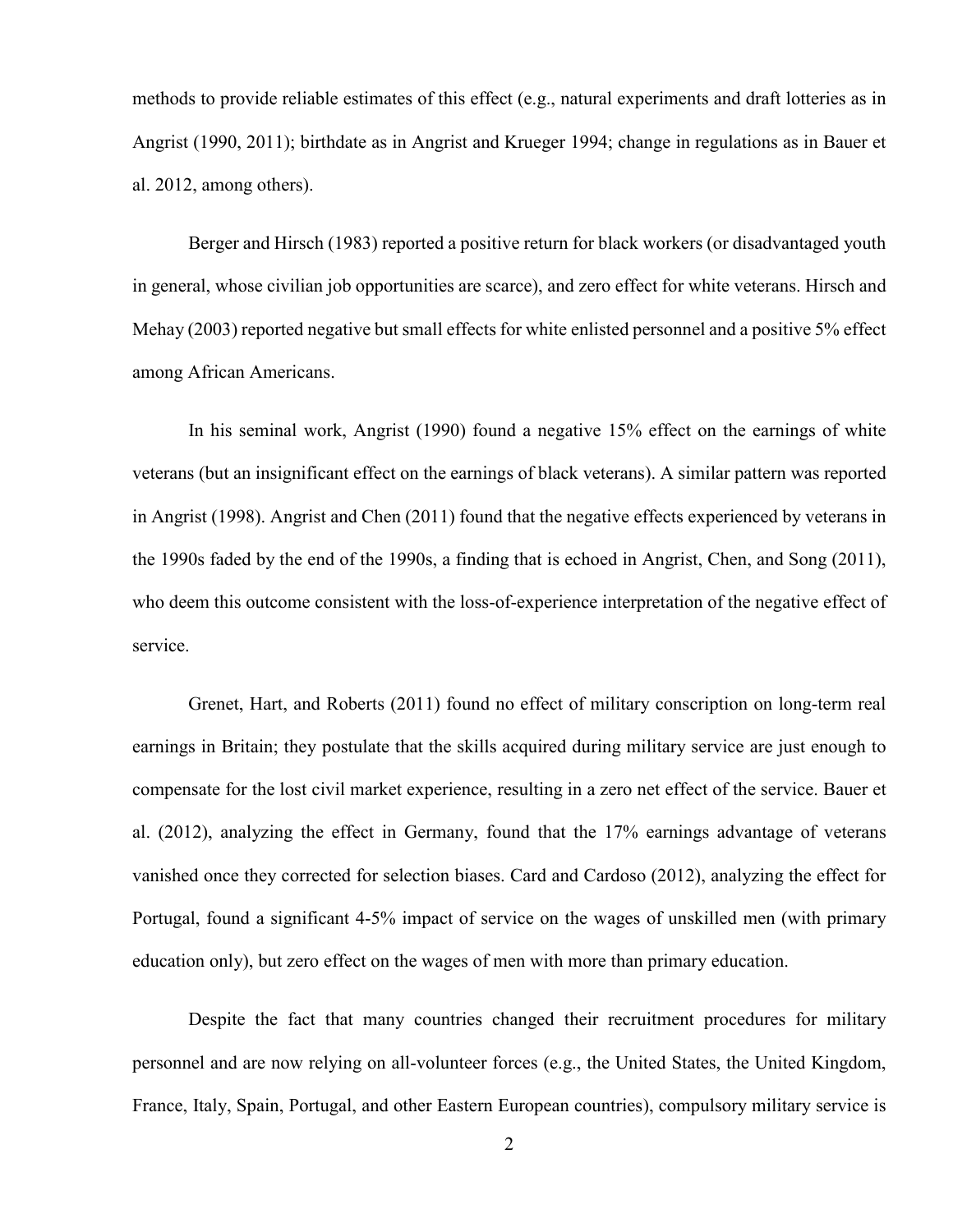still the norm in many countries (e.g., Austria, Denmark, Switzerland, and Greece), Bauer et al. (2012). Military service is still mandatory also in Israel. In this paper we utilize peculiarities in the Israeli law to obtain unbiased estimates of the effect of mandatory military service on subsequent (medium and long-term) earnings in the labor market.

The identification strategy in this study is based on the fact that the Israeli law and practice make military service mandatory for some groups of the population (Israeli Jews and Israeli Druze Arabs), and exempt other groups of the population from service (Israeli non-Druze Arabs—Muslims and Christians). The focus is on the serving Druze Arabs versus the non-serving non-Druze Arabs.

We find that the earnings benefits associated with military service are substantial and significant: about 18.5% for the whole group of male Druze workers, and 18% for the unskilled workers of this group (with zero to twelve years of schooling). Fifteen to twenty-five years after the completion of their service, the returns amount to 23.7% and 22.5%, respectively. The usual human capital channels (like experience, schooling, and internal migration) fail to explain the large premium of military service. Elements of social capital, most importantly networking, stand out as a likely explanation for this premium. Obviously, that is in addition to the fact that, due to Israel's particular history and sociopolitical situation, the military plays an important role in the Israeli society, explaining the large military premium found in this study.<sup>1</sup>

The next section provides a brief background on the Druze and the institutional setting of the conscription process in Israel. Section III describes the data used in this study. The empirical strategy is outlined in section IV. Section V presents the main findings of this study, and section VI provides concluding remarks.

<sup>&</sup>lt;sup>1</sup> See a brief history of the army and its standing in the Israeli society in this article from the Jewish Agency for Israel:  $\text{Khttp://jafi.org/JewishAgency/English/Jewish+Education/Compelling+Content/Event=Israel/Society/9) The+Role+of+}$ the+Military+in+Israel.htm>, accessed 01-02-2015.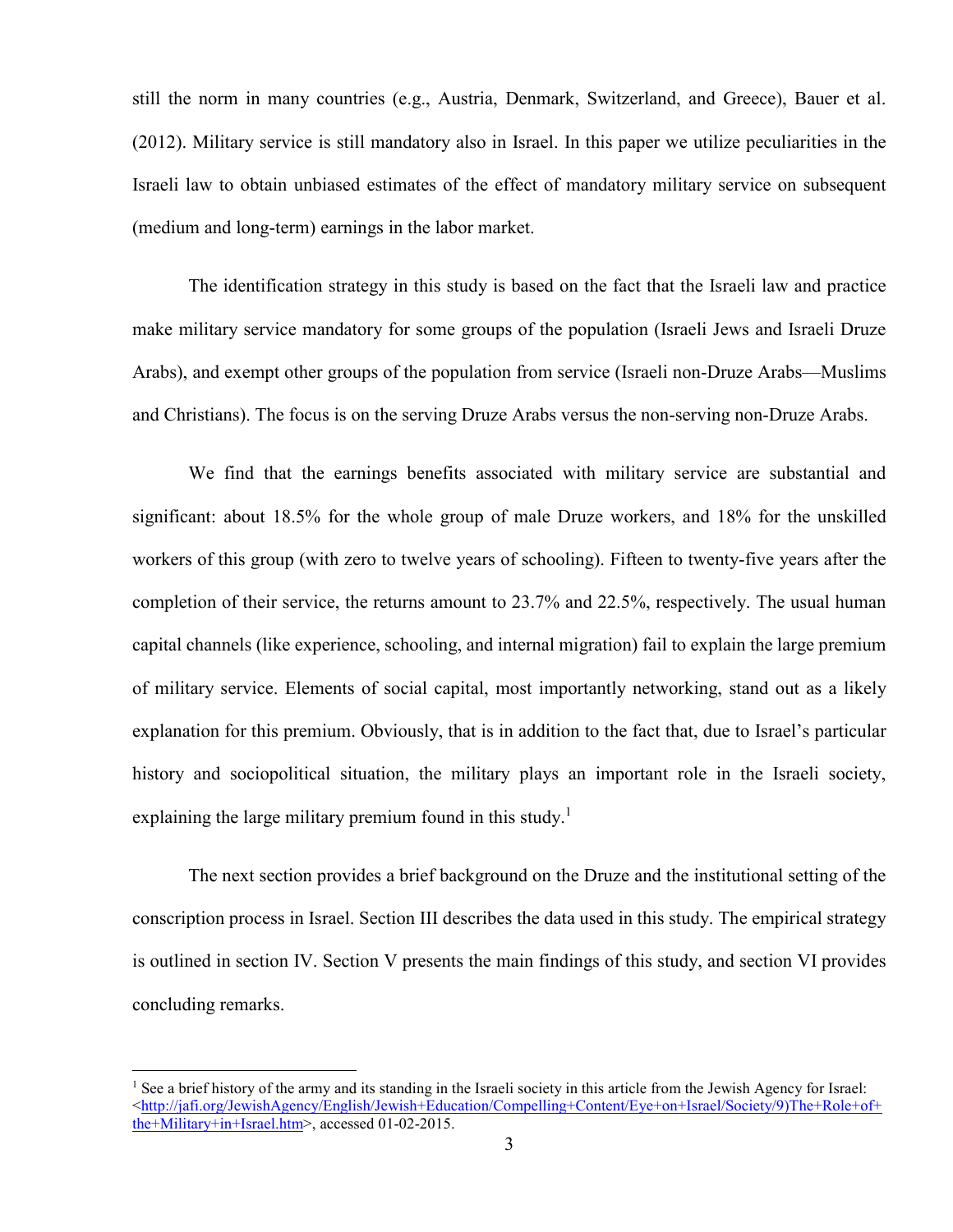## **II. Background: Military Service in Israel and the Druze**

#### *A. The Druze in Israel*

The Arab minority in Israel is composed of three groups: Muslims, Christians, and Druze. The Druze constitute about 8 percent of the entire minority population. Under the Islamic Fatimid dynasty, the Druze was declared as a new religion in Egypt in 1017. Some of the following Fatimid caliphs suppressed and persecuted the Druze rendering them fleeing to Lebanon, Syria, and the Galilee region of north Palestine. The Druze are populating these areas to this day (Atashi 1997).

Allegedly, the Druze originally sought protection and livelihood by enlisting in the Haganah (a Jewish underground organization established in 1920; later, after the inception of the state, this became the Israel Defense Forces, IDF), as they were paid for their service until 1956.

The fact that "the Druze have customarily maintained allegiance to the incumbent regime in the regions where they have lived, as long as that regime has respected their way of life and their religion" (p.166, Atashi 1997) is frequently listed as the main reason behind the Druze service in the Israeli army.

The state granted the Druze community the status of independent religion in 1957, later in 1961 it recognized their Sheikh Amin Tarif as a "spiritual authority." Despite all the seemingly assimilation steps taken by the state, the Druze, who are Arab by origin, culture, nationality, and language were treated as such by the state, namely lacking the preferential treatment enjoyed by Jewish citizens: "[Druze university graduates] failed to find a productive place in Israeli society owing to a lack of suitable jobs into which they could be absorbed, except in the ministry of education [as teachers]…The other government ministries admitted no Druze" (p.116, Atashi 1997). The Druze, moreover, do not deny their being Arabs, although the state officially treats them as a different group. This is also confirmed in studies based on interviews with the Druze youth (Nisan 2010).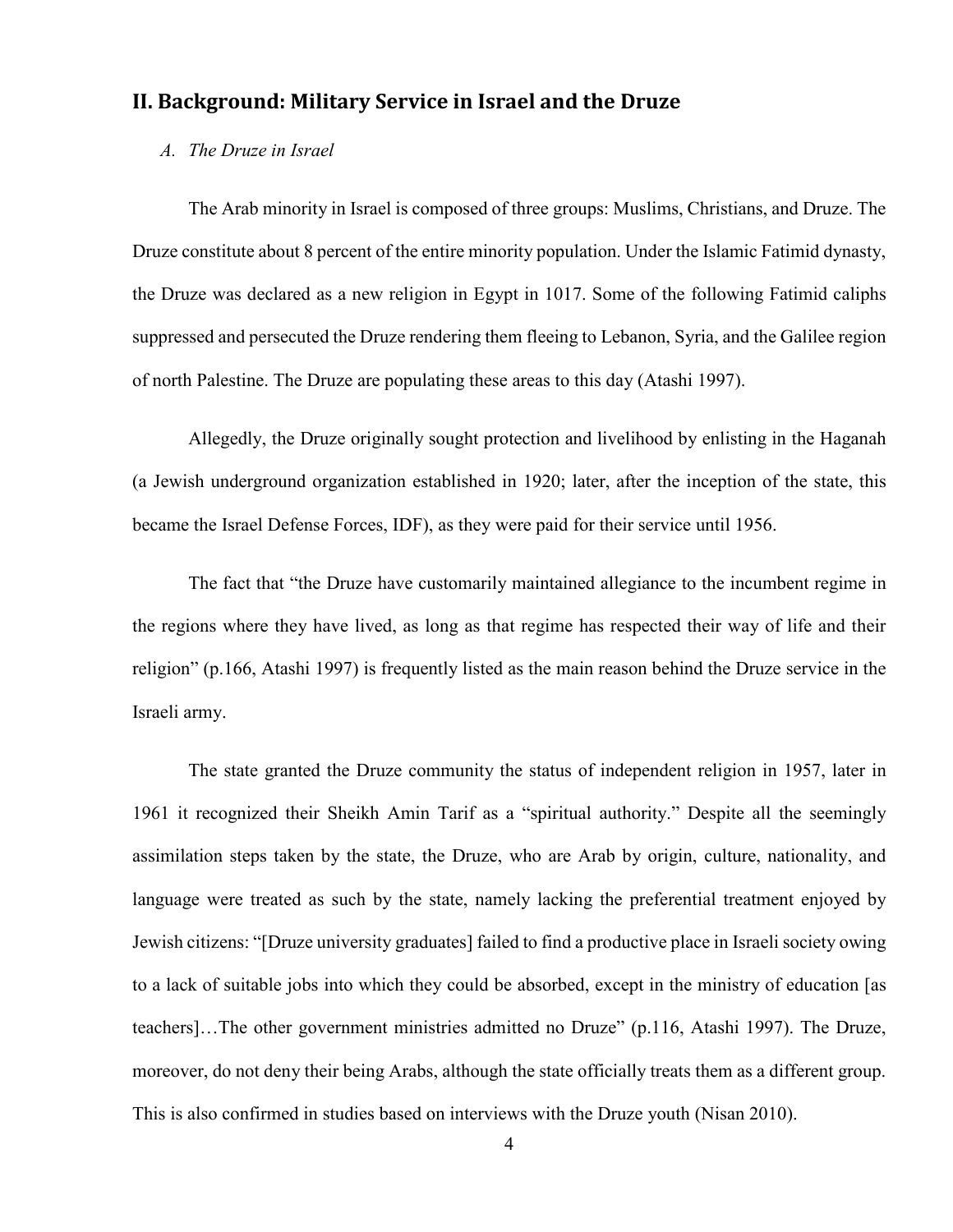For obvious geopolitical reasons, it is argued that the special symbolic and non-symbolic treatments of the Druze by the state (like changing their nationality in the ID cards from "Arab" to "Druze" in the former, and enforcing military service law in the latter) were motivated only by the state's desire to alienate and separate the Druze from their fellow Arabs (Atashi 1997; Cohen 2009; Cohen 2010).

#### *B. Military Service in Israel*

Military service in Israel has been mandatory since its inception. Article 1 of the Defense Service Law of 1949, and in its updated version of 1986 (Knesset 1949, Knesset 1986; henceforth "the law") mandates that every Israeli citizen or permanent resident, who turns 18, must be enlisted, regardless of his or her race, religion, nationality, or ethnicity.

The length of military service has changed over the years. According to the Defense Service Law of 1949, Articles 6(b)1 and 6(c), males have to serve for two years and females for one year. Nowadays, and based on Articles 15 and 16 of the updated version of the law, males have to serve for three years (within the 18-21 age interval) and females for two years.

Various segments of the Israeli population were exempt from military service: some directly by the rulings of the law, and others by "arrangements" between state officials (like the defense minister) and different communities. For example, a mother, a pregnant woman, a married woman, or a woman declaring religious commitment that ban her from service are all exempt from service by Article 11 of the Defense Service law in its original 1949 format (Articles 39 and 40 of the 1986 law).

On the other hand, Ultra-Orthodox Jews—those whose main occupation is to study (Torah) in the Yeshiva, aka "Torato Omnoto"—were exempt from service at the discretion of the defense minister (a privilege given to him by Article 36 of the Defense Service law), until this was challenged by a ruling of the Supreme Court in 1997, which declared unlawful the defense minister's decisions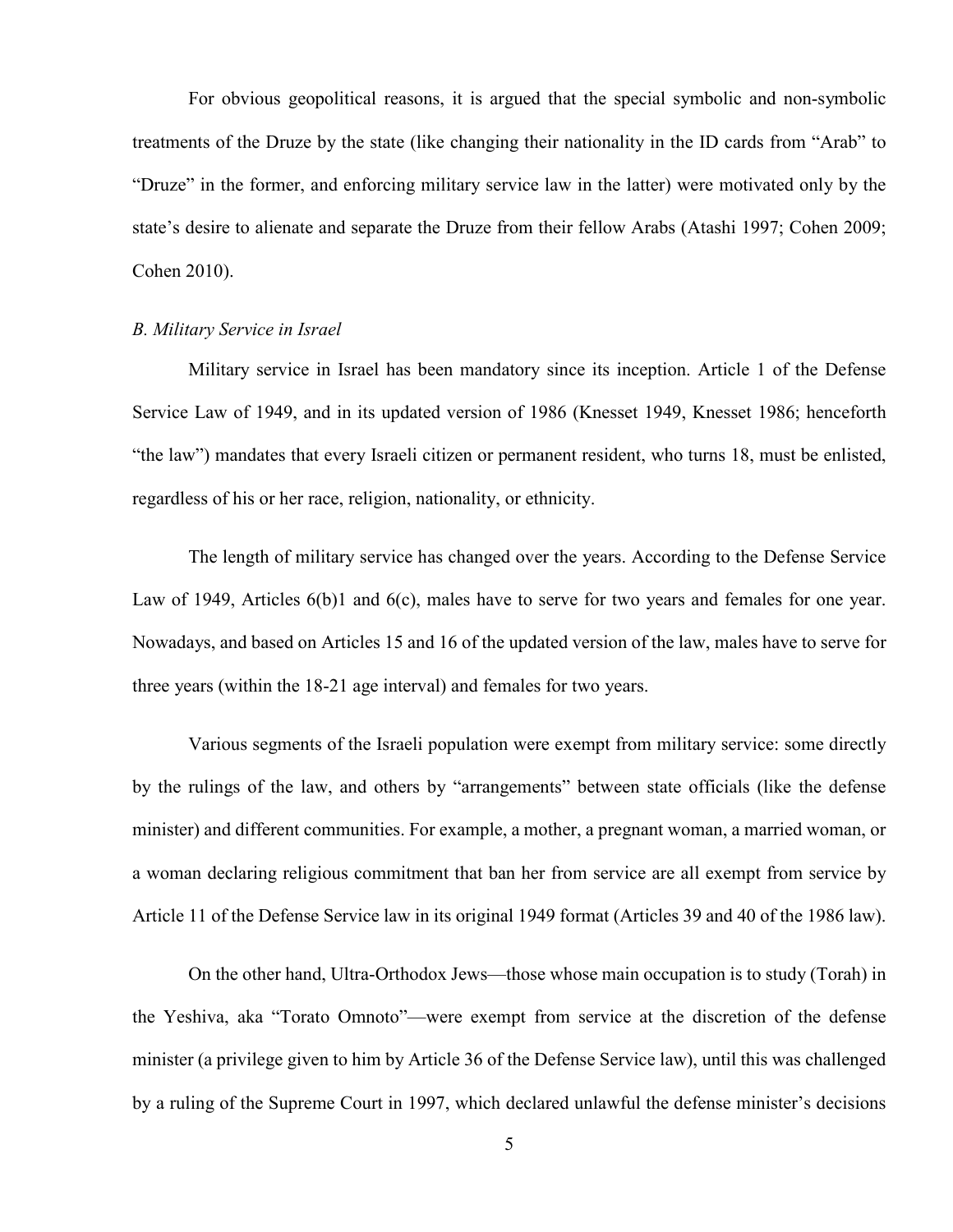to grant service deferrals to Ultra-Orthodox youth. The Supreme Court decided that it is the legislation authority's (the Knesset's) call to instate a new law that settles this matter.<sup>2</sup> The Knesset indeed enacted a new law (known as Tal's Law, named so after the honorable judge Tzvi Tal) in 2002, which essentially maintained the status quo as to the arrangement with Ultra-Orthodox Jews.<sup>3</sup> After two 5year extensions of this law, in 2012, the Supreme Court decided that Tal's law was unconstitutional and would not be extended after its expiry date of 1-Aug-2012.<sup>4</sup>

Israeli Arabs, unlike the aforementioned cases of women or Ultra-Orthodox Jews, have never been granted an official exemption from service.<sup>5</sup> The mandatory service duty, nonetheless, was never enforced on most of the Israeli (Muslim and Christian) Arab communities living in Israel, resulting in them practically not serving in the army (Orgad  $2007$ ).<sup>6</sup>

In the absence of de jure exemption for these Arab communities, their de facto non-service was made possible by an inaction on the state part. Article 13 of the law states that an enumerator, appointed by the defense minister, is entitled to call people who turn 18 to service. The enumerator has simply never called Israeli Arabs to service, practically (and passively) granting them an exemption. Retroactively, the enumerator's decision not to call Arabs for service was in line with military command no. 01-01, given in 1986 by the chair of the human resources division, which states that: "… as a rule, this population [Arab Muslims, and Arab Christians] shall not be enlisted…" (Orgad 2007).

<sup>&</sup>lt;sup>2</sup> See section 43 of the Supreme Court's judgment number 3267/97 (found on http://elyon1.court.gov.il/files/97/670/032/A11/97032670.a11.htm, last accessed 14-Jan-2014).

<sup>&</sup>lt;sup>3</sup> Tal's law is found here http://www.knesset.gov.il/laws/heb/FileD.asp?Type=1&LawNum=1862&SubNum=9, accessed 16-Jan-2014).

<sup>&</sup>lt;sup>4</sup> See http://www.haaretz.co.il/news/education/1.1646921 (accessed 16-Jan-2014).

<sup>&</sup>lt;sup>5</sup> The Israeli population is composed of 80% Jews and 20% non-Jews, of which 17% are non-Druze Arabs (Muslims and Christians) and 1.7% are Druze Arabs.

<sup>6</sup> Very few Muslims and Christians volunteer to serve in the army, nevertheless. The Israeli Defense Forces (IDF) does not release data about enlisted soldiers, let alone their decomposition by religion; however, as it appears from reports in the public media, the number of Muslim (and Christian) Arab volunteers does not exceed a few dozens (see Orgad 2007, p.383 n.11).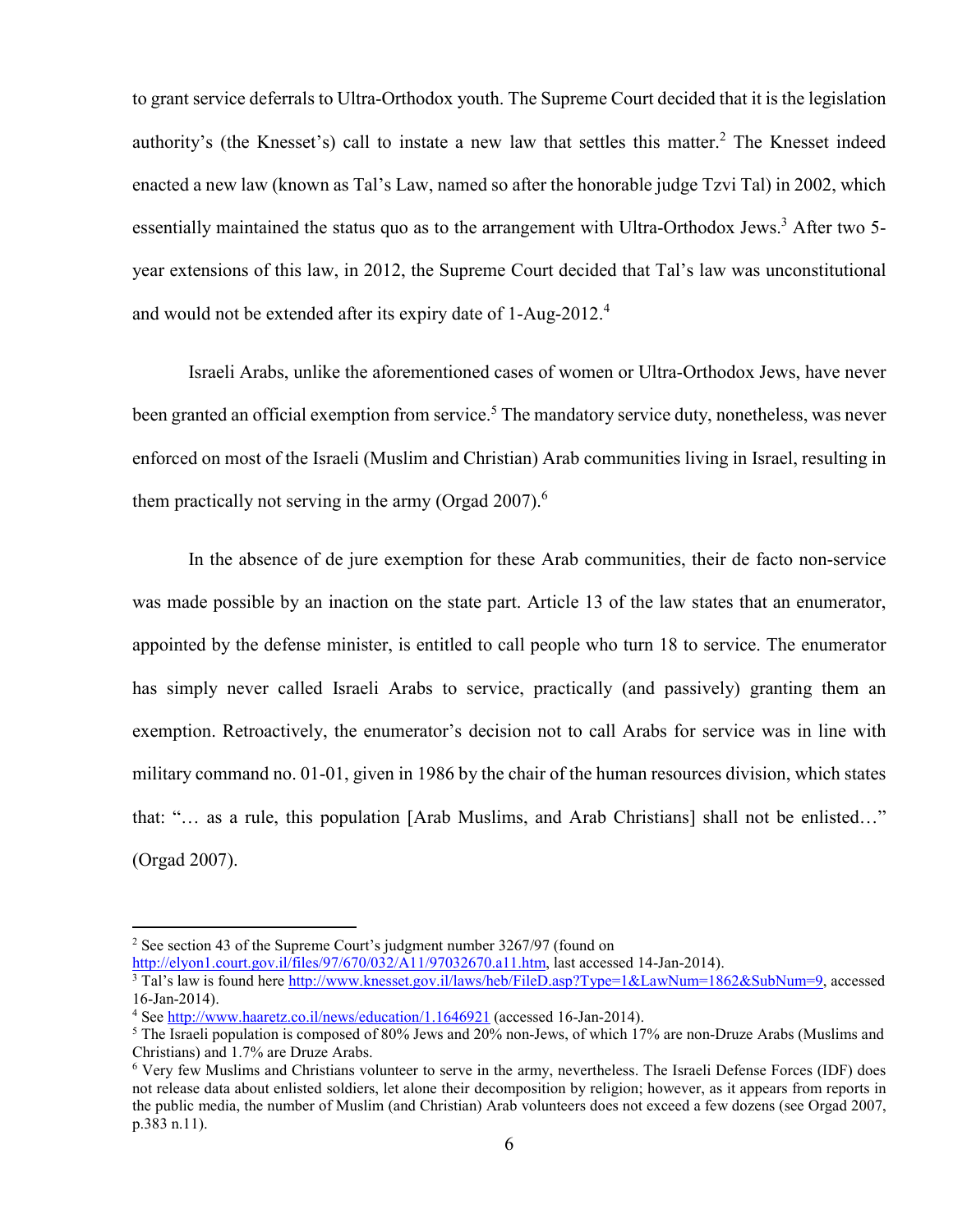Unlike other Israeli Arabs, the Druze in Israel have to serve in the army, and the Defense Service law is strictly enforced in their case. In 1955, allegedly "due to frequent requests of Druze leaders for the law to be enforced on them similar to their Jewish counterparts"—as claimed by the government—and due to a massive support of military leaders for Druze to join the army, it was decided that the Defense Service law should be enforced on the Druze (male) community starting January 1956 (Orgad 2007).<sup>7</sup>

The evidence of many Druze leaders, dignitaries, scholars, and organizations opposing the mandatory military service, however, shows clearly that the service was imposed on this community by force rather than choice. "In opposition to the common wisdom and in partial contradiction to Israel's claim that the Druze asked to be conscripted, they were, to put it mildly, lukewarm about serving in the IDF. Even among the community's leadership, only a handful—led by some members of Knesset—voiced enthusiastic support for army service" (p.160, Cohen 2010). The security authorities, believing that the Druze leaders were not doing their "job" of convincing the Druze youth to serve in the army and to prepare the ground for army service among them, decided to "take matters into their own hands and to break the Druze resistance to enlistment. They used incentives…, as well as force" (ibid).

Similar evidence is brought by Cohen (2009): "Among the Druze, there was already some organized resistance to Israeli rule in the 1950s, which took the form of opposition to the 1956 national military service law." In the early 1970s a major part of the Druze community established the Druze Enterprise Committee whose major message was: "…the Druze are an integral part of the Palestinian

 $<sup>7</sup>$  The Defense Service Law is also enforced on the Circassians (starting 1958), who are non-Arab Muslims—but this is a</sup> very tiny segment of the Israeli population (there were only about 4000 Circassians living in Israel in 2007, see, for example, http://www.ynet.co.il/articles/0,7340,L-3413724,00.html; accessed 13.01.2014). In our data Circassians cannot be identified because they are reported as "Muslims" and thus cannot be distinguished from Arab Muslims. Knowing that this community is concentrated in two villages only: Kafar-Kama and Reihaneya, however, one can identify Circassians by the code of their localities. It appears that there are only 46 observations of Circassians with positive income in the data: dropping these observations has virtually no effect on the results in this study.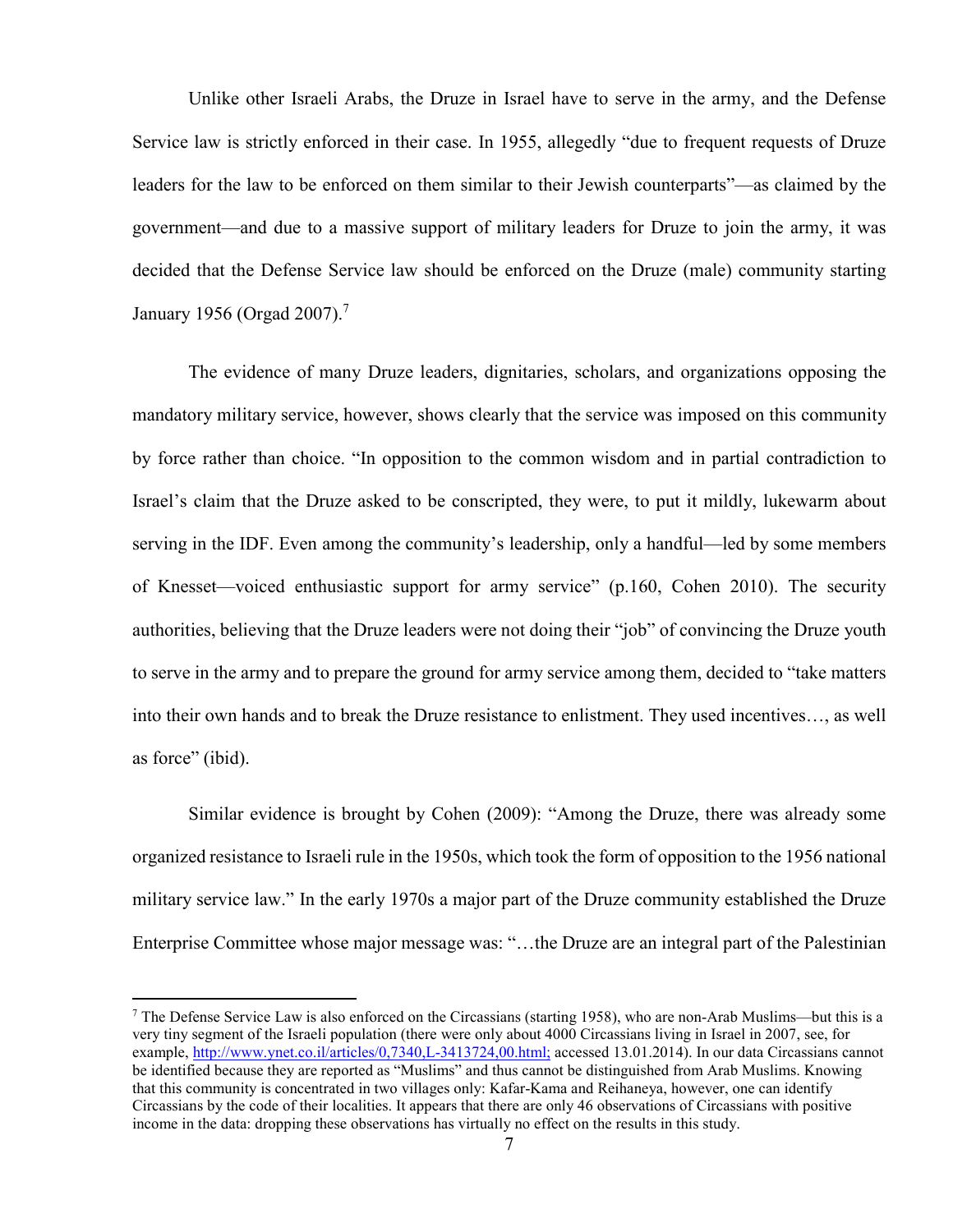Arab population in Israel and the same laws should apply to them as to the rest of Arab society regarding military service." This committee joining others, and gaining momentum under different names, continued lobbying against the conscription of the Druze into the IDF. Practically, however, nothing changed in that the voiced statement remained that "the general consensus among the Druze leadership is that Israel's Druze population must continue to play its part on behalf of Israel's security" (p.71, Cohen 2009). This evidence shows that the government treated the Druze as a different group from their fellow Arabs in order to "distance the Druze community from the Arab population by fostering a special, separate Druze identity." (p.104, Atashi 1997).

To sum up, the Druze are part of the Arab minority in Israel. Except for mandatory military service and different "nationality affiliation" in their ID cards, they are otherwise Arab citizens of Israel like any other group of the Arab minority, having similar schools and local labor markets, following similar educational curriculum, and sharing the same mother tongue (Arabic; besides, the Druze, given the historic origins of this group, celebrate the same religious holidays with the Muslims). On the other hand, their service in the army is not a choice or an evidence for self-selection: instead, they have to serve in the army by decree of law (which was accepted due to foreign considerations, like self-interest of some leaders of the community, or the desire of the state to separate the Druze from their Arab brethren). These two facts render the comparison between non-Druze Arabs and Druze Arabs an ideal "controlled experiment," and, as such, proving the genuine causality of the measured effect of military service on future earnings.

### **III. Data and Background**

The analysis in this study relies on data from the 1995 population census of Israel, carried out by the Central Bureau of Statistics (CBS) of Israel. The 1995-census is the last publicly available census; besides, is an ideal timing for studying peacetime effect of military service—as 1995 was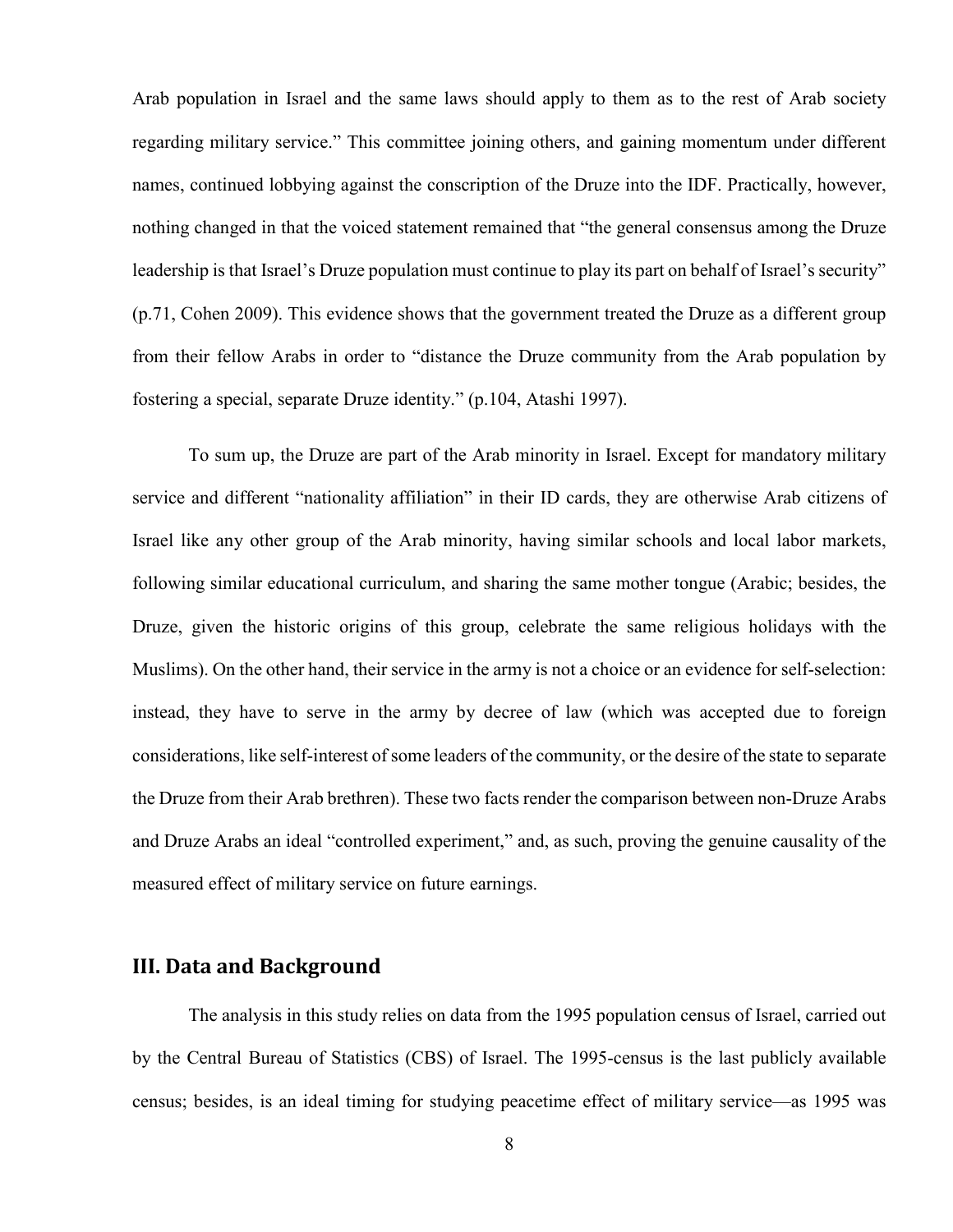relatively a peaceful year in Israel: 8 years after the first intifada, 5 years before the second intifada, and right after the Oslo peace accords between the Israelis and the Palestinians.

The census is the most comprehensive source of demographic, social, and economic data about the Israeli population. It covers 20% of the Israeli population—of all ages. The analysis in this study pertains to individuals who filled out the extended questionnaire, whose age is 15 years or older.<sup>8</sup>

Due to privacy considerations and requirements of statistical confidentiality—so that individuals cannot be identified through their detailed demographic variables—the CBS prepared two versions of the census file: the demographic version and the geographic version. I use the geographic version in this study.<sup>9</sup> Each of these versions details a few variables but extensively groups others. The schooling, weekly working hours, and income variables were grouped as such in the original data—and, in constructing some of the figures to follow, were converted to continuous variables by choosing the midpoint of each interval.<sup>10</sup>

Table 1 presents the summary statistics of the main variables in this study. The table pertains to male workers with nonzero income, and non-missing weekly working hours data. Column 1 reports the means and standard deviations for the variables from the pooled sample: all Arab and Jewish workers, aged 44 or below. Columns 2 and 5 refer to Jewish workers aged 25-34 and 35-44, respectively. Columns 3 and 6 refer to Druze (Arab) workers aged 25-34 and 35-44, respectively; and

<sup>&</sup>lt;sup>8</sup> It is worth noting that the income surveys, also maintained by the CBS, potentially provide a more detailed source of information, as they cover more demographic aspects of the respondents, besides providing exact values of the variables rather than intervals. They are also available on a yearly basis, unlike the census which is available only once in a decade. However, the income surveys could not be used for analyses because they miss the most important variable for identification in this study, which is the religion of the respondent. The income survey reports whether the individual is an Arab or Jewish, but does not specify the Arab's religion: Druze, Muslim, or Christian.

<sup>&</sup>lt;sup>9</sup> This is the "Census Stage B" file. The 1995 census covers the population as of November 4, 1995. It includes transitory residents and foreign workers, but these are excluded in the analyses in this study. Institutionalized individuals are not included in the census. The original sample includes 1,113,420 observations.

<sup>&</sup>lt;sup>10</sup> Alternatively, an imputation based on a uniformly distributed variable over the given interval was used and produced similar results.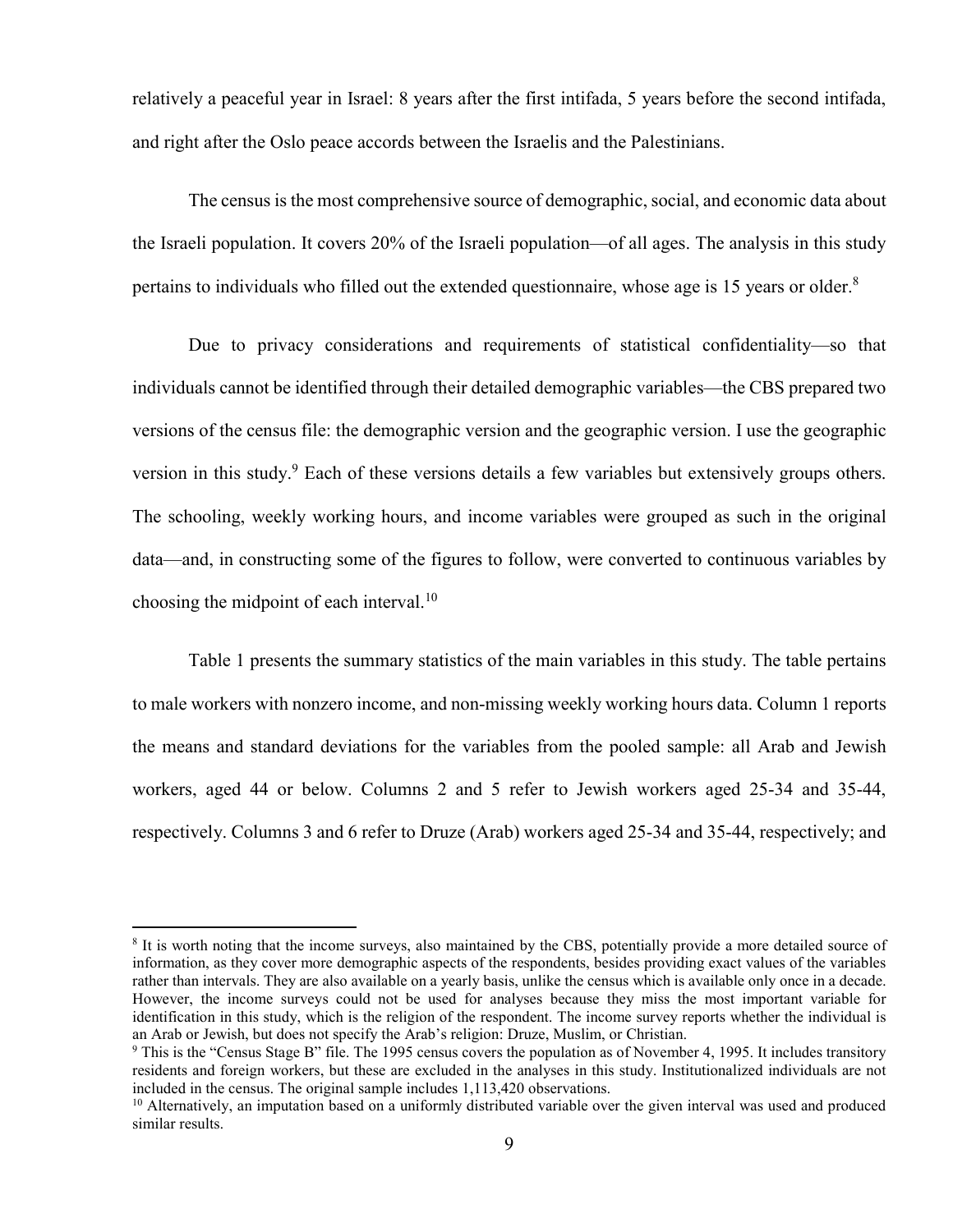columns 4 and 7 refer to non-Druze Arab workers (i.e., Christian and Muslim Arab workers) aged 25-

34 and 35-44, respectively.

| <b>TABLE 1-SUMMARY STATISTICS</b> |          |           |          |           |            |          |           |           |            |
|-----------------------------------|----------|-----------|----------|-----------|------------|----------|-----------|-----------|------------|
|                                   |          | Age 25-34 |          |           |            |          | Age 35-44 |           |            |
|                                   |          |           |          | Non-Druze |            |          |           | Non-Druze |            |
|                                   | All      | Jews      | Druze    | Arabs     |            | Jews     | Druze     | Arabs     |            |
|                                   | (1)      | (2)       | (3)      | (4)       | Diff.      | (5)      | (6)       | (7)       | Diff.      |
| Monthly earnings (NIS)            | 4799.2   | 4983.4    | 3965.9   | 3158.2    | $807.7***$ | 7128.8   | 4918.7    | 3941.4    | $977.3***$ |
|                                   | (3934.2) | (3339.0)  | (2109.4) | (1872.9)  | (72.1)     | (4975.2) | (3204.0)  | (2892.8)  | (132.9)    |
| Schooling Years: $0-12$ (%)       | 67.5     | 57.6      | 81.2     | 80.6      | 0.6        | 58.9     | 77.4      | 75.5      | 1.8        |
|                                   | (46.8)   | (49.4)    | (39.1)   | (39.5)    | (1.51)     | (49.2)   | (41.9)    | (43.0)    | (1.95)     |
| Schooling Years: $13+(%)$         | 32.5     | 42.4      | 18.8     | 19.4      | -.6        | 41.1     | 22.6      | 24.5      | $-1.8$     |
|                                   | (46.8)   | (49.4)    | (39.1)   | (39.5)    | (1.51)     | (49.2)   | (41.9)    | (43.0)    | (1.95)     |
| Weekly Working Hours              | 41.7     | 42.4      | 43.0     | 41.9      | $1.1*$     | 44.0     | 41.0      | 41.8      | $-.8$      |
|                                   | (10.6)   | (9.8)     | (9.2)    | (10.3)    | (.39)      | (7.6)    | (10.9)    | (9.3)     | (.43)      |
| Married $(\% )$                   | 64.4     | 65.7      | 86.6     | 81.5      | $5.2**$    | 91.1     | 97.7      | 97.8      | $-.05$     |
|                                   | (47.9)   | (47.5)    | (34.0)   | (38.8)    | (1.5)      | (28.5)   | (14.9)    | (14.8)    | (0.7)      |
| Single $(\% )$                    | 33.8     | 32.7      | 13.2     | 18.0      | $-4.7*$    | 5.2      | 1.7       | 1.5       | $\cdot$ 2  |
|                                   | (47.3)   | (46.9)    | (33.9)   | (38.4)    | (1.5)      | (22.2)   | (13.0)    | (12.1)    | (.6)       |
| Observations                      | 98,355   | 28,728    | 741      | 9,638     | 10379      | 29,630   | 526       | 5,776     | 6302       |

*Notes:* Standard deviations in parentheses. Monthly earnings, in 1995 New Israeli Shekels (NIS), are calculated from the midpoints of the reported income variable (in 1995 a \$1 was worth about 3 NIS). The category 'All' includes the pooled sample of individuals aged 44 or below. Samples include only males with positive earnings and non-missing weekly working hours. "Diff" is the difference in the means of the different variables between Druze and non-Druze Arabs within each category (with standard errors in parentheses). \* significant at the 1% level, \*\* at the 0.1%, \*\*\* at the 0.01%.

*Source:* Author's calculations from the Israeli Census of 1995.

 $\overline{a}$ 

It is apparent from the table that, within each age group, Jewish workers have the highest earnings, remotely followed by their Arab counterparts: Druze and non-Druze. Druze males earn significantly higher salaries than their non-Druze counterparts.<sup>11</sup> However, for the pretreatment samples, the wages of Druze and non-Druze Arabs are very close: 2553 and 2379, and 1932 and 2040 for the 15-24 and 15-19 age groups, respectively.

Druze males seem to marry a bit earlier than non-Druze Arabs, but for the older group of workers (35-44) the marital status of these two communities is near identical. Educational patters, and

 $11$  See Asali (2010) for an overview of the Jewish-Arab wage gap, its evolution, and causes in the 1990s and the early 2000s. Notice also that Palestinians are not covered in our data, and their effect on Israeli Arab workers (including Druze) is *not* covered in this study; for that see Asali (2013).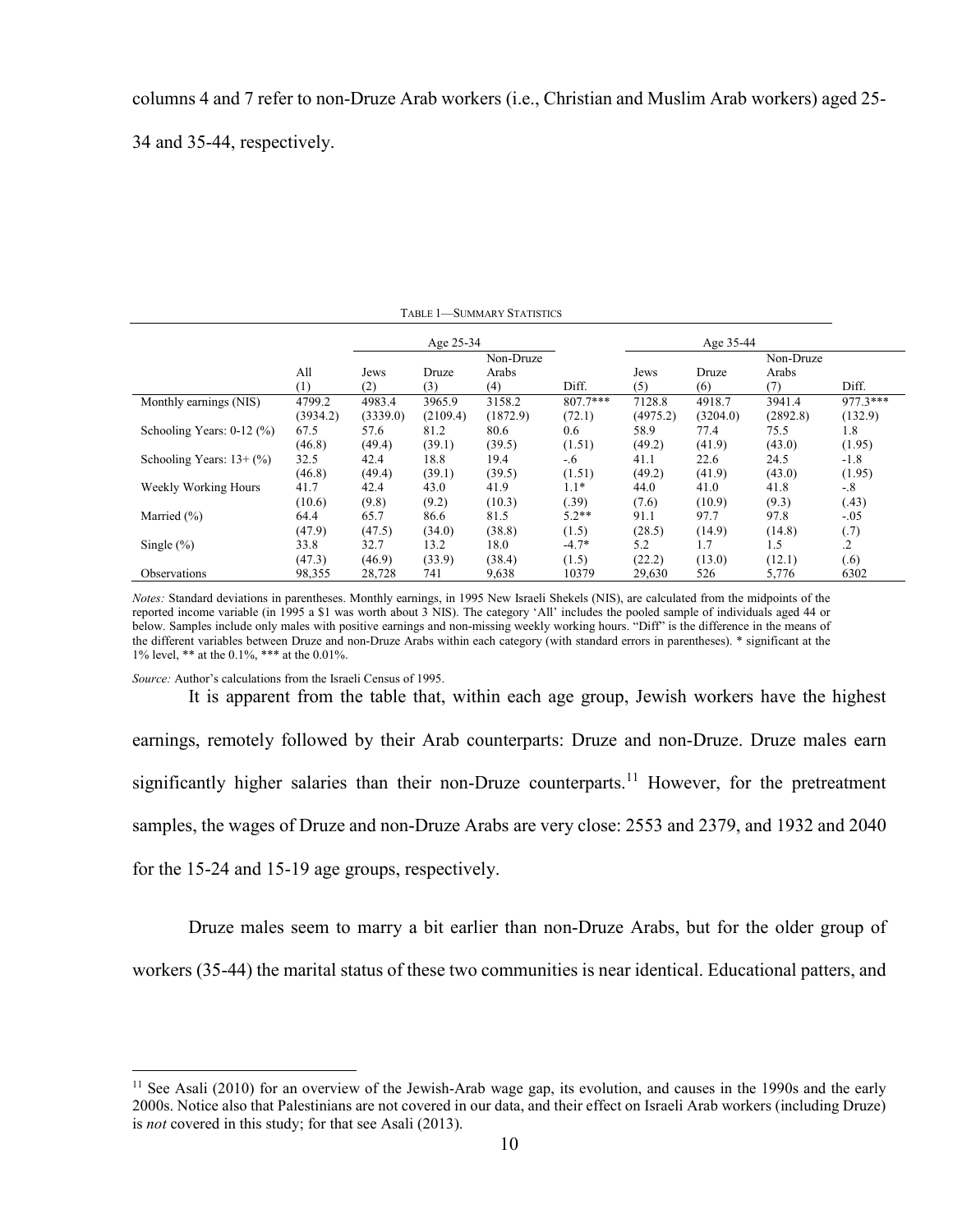working hours, for the Druze and non-Druze Arabs are also very similar for both age groups. These are not comparable to their Jewish counterparts.

## **IV. Empirical Strategy**

 $\overline{a}$ 

The identification strategy in this study is based on Israeli law and practice, which make military service mandatory for Druze Arabs, but exempt other Israeli Arabs from service.<sup>12</sup> We are interested in measuring the average causal effect of military service as

$$
E(w_{1i}-w_{0i}|X_i),
$$

where  $w_{1i}$  is the potential wage of individual *i* if he serves in the army, and  $w_{0i}$  is the potential wage of this individual if he does not serve in the army.  $X_i$  is a set of control variables like education, age, and marital status. However, since we observe the individual only in one state of nature (either served or not), we can only compare the wages of those who serve with those who do not. Let *S* stand for "serve in the army," so that it takes on the value 1 if the individual serves and zero otherwise, then we observe  $E(w_i|S_i = 1, X_i) - E(w_i|S_i = 0, X_i)$  which is equal to

$$
E(w_{1i} - w_{0i} | S_i = 1, X_i) + [E(w_{0i} | S_i = 1, X_i) - E(w_{0i} | S_i = 0, X_i)]
$$

The second term is the "selection bias" (see Angrist and Pischke 2008). In our context, where military service is mandatory for some people (Druze) who actually serve and not for others (non-Druze Arabs) who thus do not serve, the service variable, *S*, is *not* a choice variable. In other words, the conditional independence assumption holds by definition, meaning that the potential wage  $(w_{0i})$ and  $w_{1i}$ ) is not correlated with the actual status, whether one serves in the army or not ( $S_i = 1$  or  $S_i =$ 

 $12$  It might be tempting to compare the wages of Israeli Jews with these of non-serving Israeli Arabs, however this comparison will not reveal the effect of military service because the differences are marred with other confounding variables like labor market discrimination and other wage determinants that are not comparable across these groups (Asali 2010).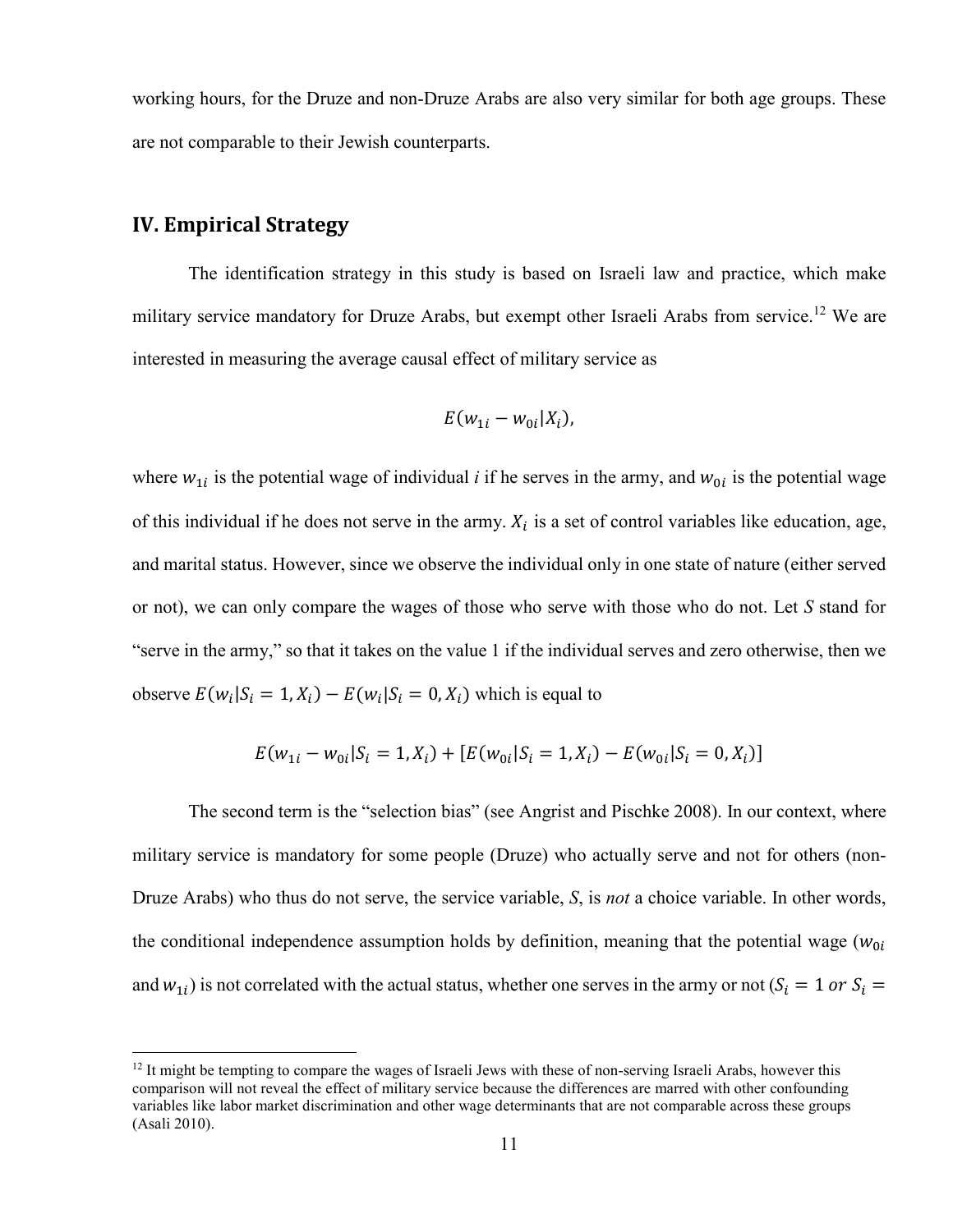0). Therefore, the selection bias disappears, and the observed difference in wages between those who serve and those who do not boils down to  $E(w_{1i} - w_{0i} | S_i = 1, X_i)$  which is equal to the average causal effect in question, because *S* is independent of  $w_i$ , conditional on observable controls (that is,  $\{w_{0i}, w_{1i}\} \perp S_i | X_i$ ). Therefore,

$$
E(w_i|S_i = 1, X_i) - E(w_i|S_i = 0, X_i) = E(w_{1i} - w_{0i}|X_i).
$$

In essence, the institutional setting in Israel provides a natural experiment setting—in which people are assigned to or exempt from service regardless of their own choices or characteristics as in a randomized experiment—that can be utilized to address the question of the effect of military service on labor market outcomes.

Given that Druze males have to serve in the army while non-Druze Arab males are exempt, we can capture the effect of military service on wages by estimating the following equation (for males only):

(1) 
$$
\ln(wage_i) = \alpha + X_i\beta + \gamma_1 DRUZE_i + \gamma_2SERVE_i + \gamma_3SERVE_i \times DRUZE_i + \varepsilon_i
$$
,

where *wagei* is the monthly wage of individual *i*, *DRUZE<sup>i</sup>* is a dummy variable that takes on the value one if individual *i* is a Druze worker and zero otherwise, *SERVEi* is a dummy variable that takes on the value one if individual *i* is 25 years old or older (i.e., after military service age, which is 18-21) and zero otherwise.<sup>13</sup>  $X_i$  is a vector of control variables the controls for a wide range of demographic and work-related variables, in particular it includes dummies for educational attainment (0 years of schooling, 1-4, 5-8, 9-10, 11-12, 13+), marital status dummies (married, single, divorced, separated,

<sup>&</sup>lt;sup>13</sup> The dummy variable for age being 21 (25) or older is almost a perfect substitute for the actual military service variable. That is because all Druze males have to serve in the army (except for the very few who are deemed Sheikhs or religious, who are probably not in our sample). In the population, ignoring the religious group, service among the Druze reaches 93%, a near perfect compliance ratio—and much higher than among the Jewish population. This fact can be inferred from reports by military officials in the IDF: see, People Israel, the Samuel Neaman Institute for Advanced Studies in Science and Technology, http://www.peopleil.org/details.aspx?itemID=7673, accessed 26-1-2015; and the IDF web site: http://www.idf.il/1133-15851-HE/Dover.aspx, accessed 26-1-2015.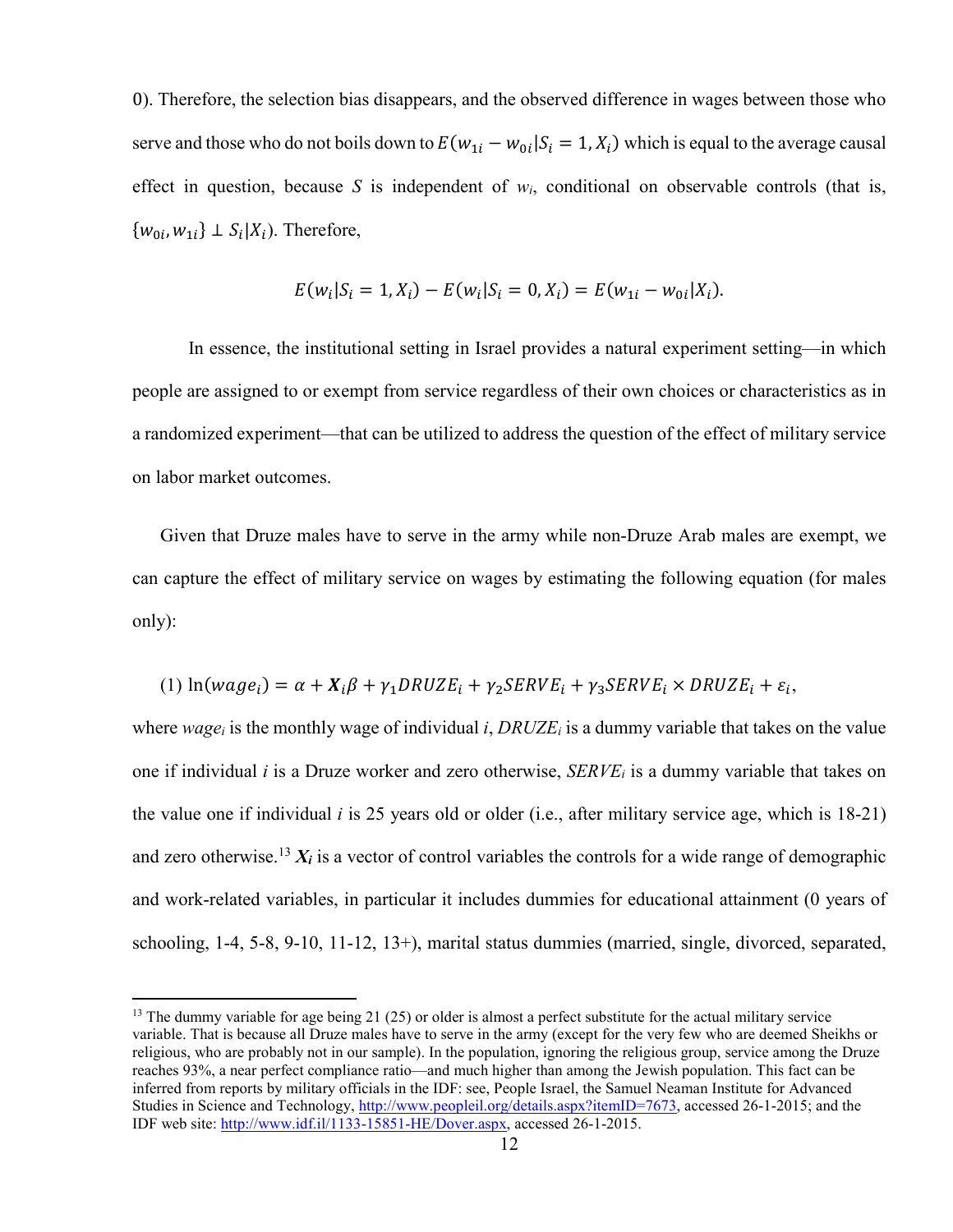widowed), age group dummies, district, sub-district, type of locality, locality of workplace, schooling status (currently studying, studied in the past, or never studied), number of marriages (never, once, more than once), weekly working hours, status at work, industry fixed effects (16 categories), and occupation fixed effects (9 categories).  $\varepsilon_i$  is a white-noise error term.

The coefficient of interest is  $\gamma_3$ , measuring the difference-in-differences (DD) effect of military service on wages. The DD approach is used to control for other unobserved differences between Druze and non-Druze Arab males as they transition from the treatment or pretreatment era into after treatment. As a placebo analysis we also estimate the above equation for Druze and non-Druze Arab *females,* of whom none serves in the army. If our DD estimator is to capture the effect of military service on future earnings, the "effect" of the (nonexistent) military service for Druze females should thus not be different from zero.

Equation 1 is estimated by the method of interval regression, based on a maximum-likelihood procedure, because the dependent variable is reported in intervals rather than in levels. This method was introduced by Stewart (1983); when feasible, in the case of interval dependent variable, this method produces estimators that possess more desirable statistical properties that their ordinary least squares counterparts. Only in cases where the maximum-likelihood function thus built is not concave—and no convergence is attained—we resort to ordinary least squares estimation, using some imputation method for the dependent variable (such as the midpoints of the income interval).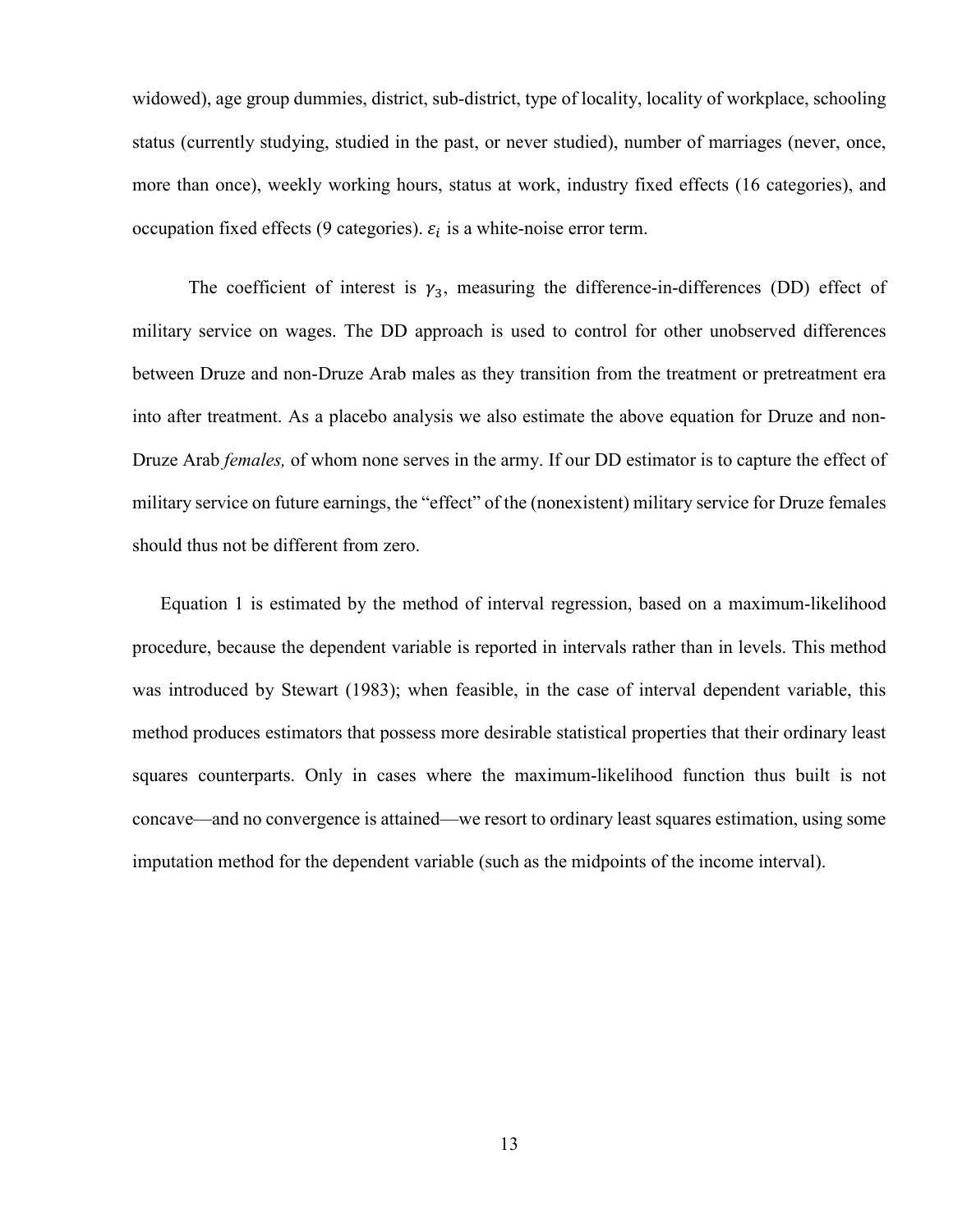## **V. Econometric Results**

#### *A. Main Results*

The wage of Druze men statistically first-order stochastically dominates that of non-Druze Arab men, for both age groups. This is shown in Figure 1.



For every income level, the percentage of Druze workers with this or greater income is higher than that of non-Druze Arab workers, for both main age groups (25-34 and 35-44).

Table 2 provides the main estimation results of the effect of conscription on post-conscription earnings. Regression results control for other demographic variables that are not accounted for in the previous graph: variables like marital status, educational level, age group, type of locality, district, sub-district, workplace, occupation, industry, and weekly working hours among other variables.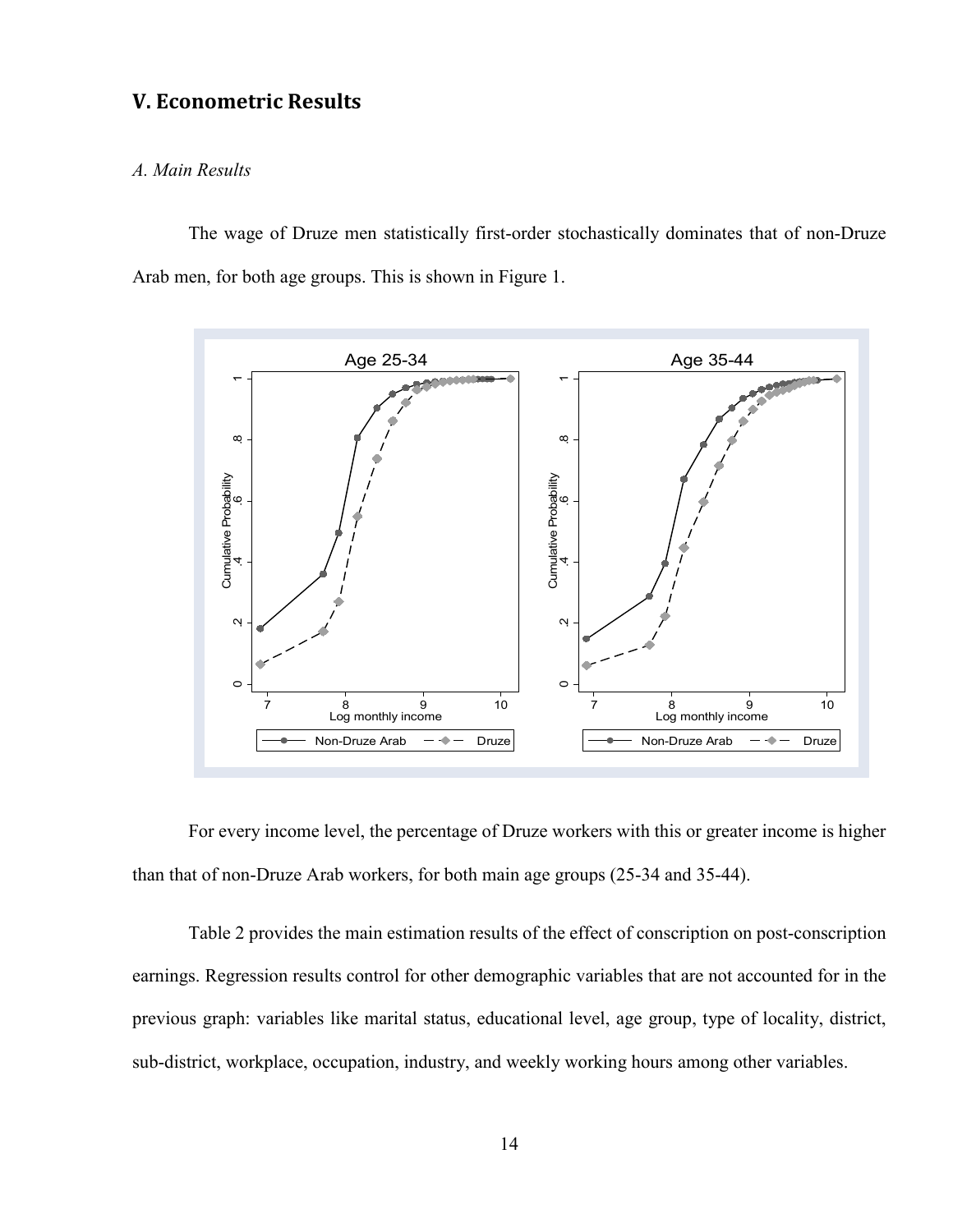| TABLE 2—MAIN RESULTS: THE EFFECT OF MILITARY SERVICE ON FUTURE EARNINGS |
|-------------------------------------------------------------------------|
|-------------------------------------------------------------------------|

|                       | Workers Aged 25-34 |           |           |           |  |  |
|-----------------------|--------------------|-----------|-----------|-----------|--|--|
|                       | All                |           | Unskilled |           |  |  |
|                       |                    | (2)       |           | (4)       |  |  |
| Serve $\times$ Druze  | $.130***$          | $.185***$ | $.135***$ | $.179***$ |  |  |
|                       | (.026)             | (.059)    | (.028)    | (.058)    |  |  |
| Serve                 | $.310***$          | $.297***$ | .297***   | .288***   |  |  |
|                       | (.019)             | (.020)    | (.018)    | (.020)    |  |  |
| Druze                 | $-0.012$           | $-.072$   | $-.006$   | $-.057$   |  |  |
|                       | (.023)             | (.058)    | (.024)    | (.056)    |  |  |
| Observations          | 18457              | 12919     | 15605     | 10774     |  |  |
| Pseudo $\mathbb{R}^2$ | .247               | .273      | .241      | .294      |  |  |

|                       | Workers Aged 35-44 |           |                |           |  |  |
|-----------------------|--------------------|-----------|----------------|-----------|--|--|
|                       | All                |           | Unskilled      |           |  |  |
|                       |                    |           | $\mathfrak{Z}$ | (4)       |  |  |
| Serve $\times$ Druze  | $170***$           | $237***$  | $201***$       | $.225***$ |  |  |
|                       | (.030)             | (.065)    | (.040)         | (.063)    |  |  |
| Serve                 | $.400***$          | $.332***$ | $.466***$      | $.363***$ |  |  |
|                       | (.022)             | (.041)    | (.026)         | (.044)    |  |  |
| Druze                 | $-.039$            | $-120*$   | $-.046$        | $-.093$   |  |  |
|                       | (.024)             | (.062)    | (.033)         | (.060)    |  |  |
| Observations          | 14380              | 8842      | 12004          | 7173      |  |  |
| Pseudo $\mathbb{R}^2$ | .517               | .497      | .314           | .428      |  |  |

*Notes:* Columns (1) and (3) in each panel include the 20-24 age group in the analysis as a control group. Columns (2) and (4) exclude the 20-24 age group from the analysis. The dependent variable is composed of intervals of log of monthly income. Other explanatory variables include educational attainment dummies, marital status dummies, age groups, district, sub-district, type of locality, locality of workplace, studying status, status at work, number of marriages, industry fixed effects, occupation fixed effects, and weekly working hours. *Serve* takes on the value 1 if the individual is older than 24 and zero otherwise. "Unskilled" are workers with 0-12 years of schooling. Samples include Arab male workers only (Druze, and non-Druze: Muslims and Christians). Robust standard errors in parentheses.

Pseudo  $R^2$  is calculated from the reported Wald statistic  $(\chi^2)$  of the overall goodness of fit test, as :  $R^2 = \chi^2/(\chi^2 + DF)$ , where DF is the degrees of freedom from the respective regression.

\*\*\* Significant at the 1 percent level.

\*\* Significant at the 5 percent level.

\* Significant at the 10 percent level.

The table presents difference-in-differences (DD) estimates of the effect of military service on future earnings. Columns (1) and (2) pertain to the whole sample within the respective age group; columns (3) and (4) pertain to the unskilled workers within the respective age group (with 0-12 years of schooling).

The upper panel of the table refers to workers aged 25-34 (in the 4-14 years following the completion of military service at the age of 21), and the lower panel to mid-career workers (ages 35- 44). By default the 20-24 age group is excluded from the analysis (columns 2 and 4 in the above table), so that the comparison is between workers distinctly before military and after military service. However, as a robustness check, we include the 20-24 age group (within which some are still serving, mostly those whose age is up to 22, and others, 22-24, are not) with the control group. Results from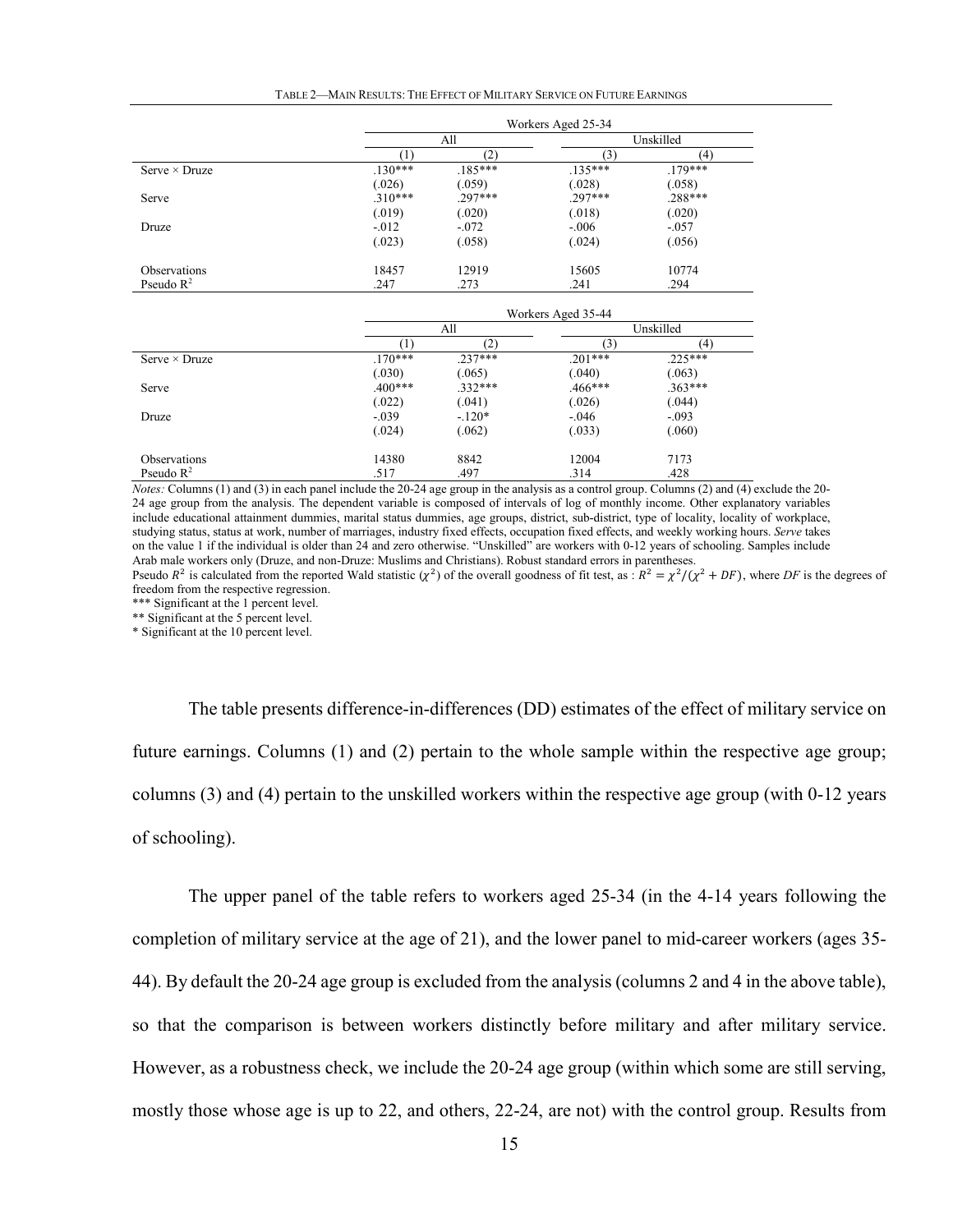these analyses provide a lower bound of the measured effect—given that some treated workers in this group, namely Druze males, are already working. We report these results in columns (1) and (3).

The coefficient of interest, that of the interaction term  $Service \times Druze$ , measures the effect of military service on future earnings of recent veterans (25-34) and senior veterans (35-44).

The estimated effect of military service for Druze workers from the general sample of the 25- 34 age group is 18.5%. The estimated effect for the unskilled workers within this group is 17.9%. The effects are economically, and statistically highly significant. If we include the 20-24 age group in the analysis, and treat it like a control group (beside those aged 15-19), we arrive at a lower bound of the estimated effect, which is 13% and 13.5% for the whole and unskilled group, respectively. Once again, these effects are both economically highly significant, and statistically significant at all conventional levels.

The lower panel of the table, pertaining to workers aged 35-44, shows that the effects of military service are long-lived, and can even intensify with time. For the general sample, with all schooling levels, the effect is 23.7%, and statistically significant (this is 5% more than the comparable younger group). Similar effects are found for the unskilled group in this age category. There is no evidence that the unskilled Druze workers benefit more from the military service than the rest of their  $\text{group.}^{14}$ 

The military wage premium is interestingly very large (at least 13% for recent veterans) and increases with time (reaching 17-24% for senior veterans). Consequently, the service not only provides a stepping stone into the civilian labor market, and an immense advantage at its outset, but also a steeper wage-age profile.

<sup>&</sup>lt;sup>14</sup> The literature provides evidence for a slight advantage for the least skilled workers over others (see Card and Cardoso 2012; Berger and Hirsch 1983).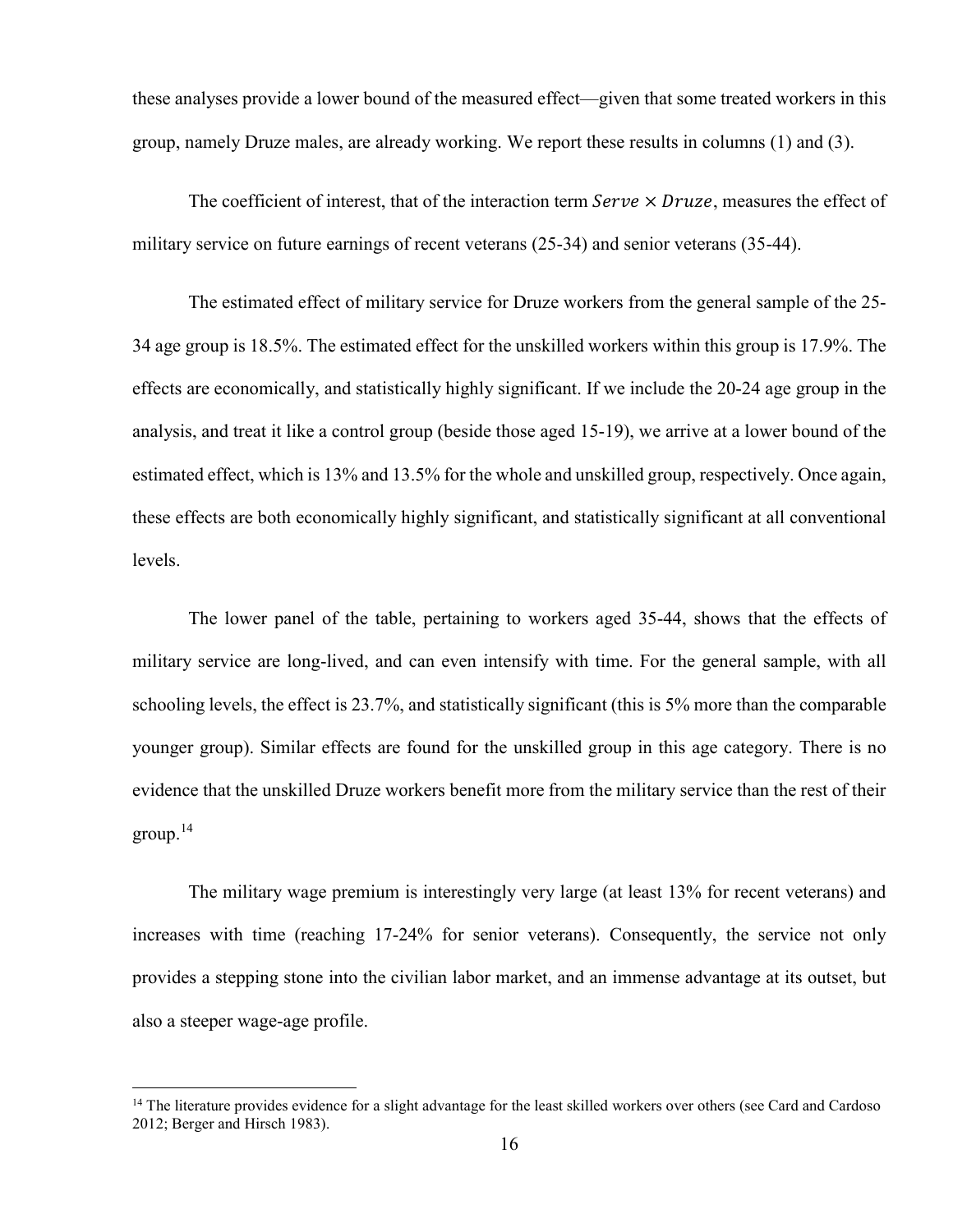$\overline{a}$ 

In this section we explore other methodological approaches as well as other institutional particularities to confirm the robustness of the results: in particular the large and significant effect of military service on future earnings.

First, we use propensity score matching to estimate the effects of military service for those who serve (the Druze) as opposed to their non-serving Arab counterparts. The propensity scores (the probability of being in the treatment group) are calculated, using logit model, based on a wide range of demographic and labor related variables. In particular, we control for education levels, marital status (married, divorced, widowed, single), age, locality of workplace, schooling status (never studied, studied in the past, studying presently), marriages (never, once, twice or more, unknown), weekly working hours, status at work (salaried, member of cooperative, one-person business, 2-3 persons business, etc…), industry fixed effects (16 industrial categories), and occupation fixed effects (9 occupational categories).

We match observations from each group (the control and the treatment) with the nearest (one, two, or three) neighbors from the other group, in terms of propensity scores. Increasing the number of nearest matches increases the precision of the estimation (lowers the variance of the estimator) at the expense of a potential increased bias. This is done here as an additional sensitive analysis exercise, given that the single nearest-neighbor estimator is highly significant (precise).<sup>15</sup>

Bootstrap methods are generally used to calculate the standard errors of propensity score matching estimators, because these are not differentiable, and thus the usual derivative-based standard errors cannot be calculated. However, since the propensity scores are estimated as a first step before

<sup>&</sup>lt;sup>15</sup> We also performed many-to-one caliper matching (referred to as "radius matching"), based on the propensity scores; results (not reported) are almost identical to the single-nearest-neighbor propensity score matching estimator reported in the first row of Table 3.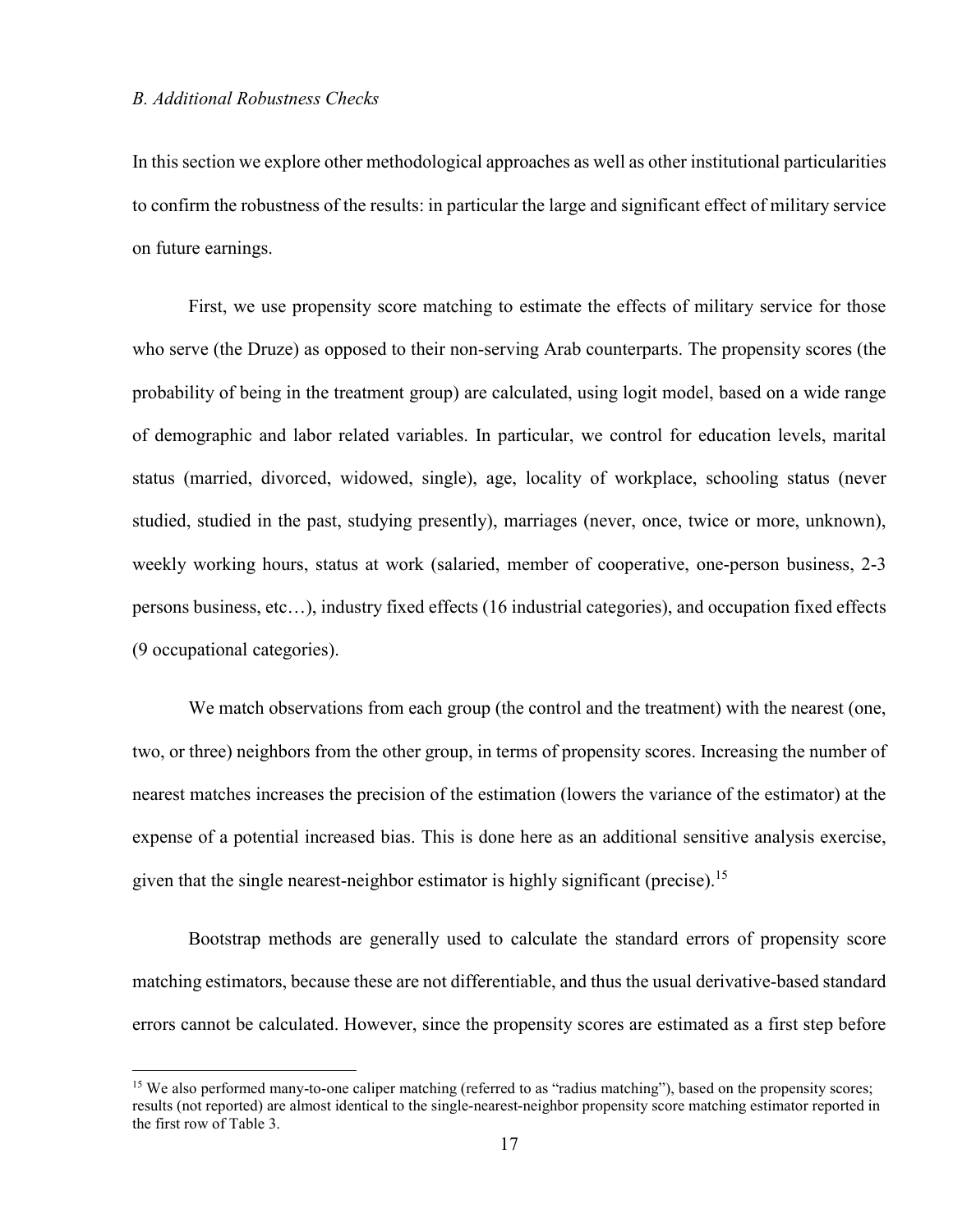matching, the bootstrap standard errors, conventionally used in this context, have been shown to be invalid for matching estimators (Abadie and Imbens, 2008). We thus use adjusted robust standard errors as developed by Abadie and Imbens (2009).

Table 3 provides results of the estimated effect of military service on future earnings using propensity score matching approach. The virtue of this method in the current sitting is that it does completely without the pretreatment groups, namely those aged 15-19, or 15-24, and instead focuses on the 25-34 (and 35-44) treated and control groups. Regardless of the pre-treatment group, because these are excluded in the propensity score matching analysis, this method provides a close comparison between the treated group (Druze males after military service, aged 25-34 or 35-44) and the control group (other non-Druze Arabs in the same age categories, but who did not serve in the army).

|                                 | Workers Aged 25-34 |           | Workers Aged 35-44 |           |
|---------------------------------|--------------------|-----------|--------------------|-----------|
|                                 | All                | Unskilled | All                | Unskilled |
| ATE (1 match per observation)   | $169***$           | $.158***$ | $.264***$          | $.189***$ |
|                                 | (.026)             | (.030)    | (.034)             | (.047)    |
| ATE (2 matches per observation) | $.155***$          | $.145***$ | $.240***$          | $.240***$ |
|                                 | (.023)             | (.028)    | (.030)             | (.036)    |
| ATE (3 matches per observation) | $149***$           | $149***$  | $222***$           | $.252***$ |
|                                 | (.023)             | (.024)    | (.028)             | (.031)    |
| <b>Observations</b>             | 10223              | 8146      | 6268               | 4744      |

TABLE 3—ROBUSTNESS CHECKS: EVIDENCE FROM PROPENSITY SCORE MATCHING

*Notes:* "ATE" is the Average Treatment Effect in the population. Samples include male Druze workers (treatment) and non-Druze Arab workers (control). The outcome variable is the log of the monthly income (being the midpoint of each income interval). Each subject's propensity score is predicted by a logistic model. Two matches at least are used to estimate the robust standard errors. Matching is performed on all the variables in the wide set of controls, including: educational groups, marital status, age, locality of workplace, weekly working hours, number of marriages, status at work, schooling status, industry, and occupation. Abadie-Imbens adjusted robust standard errors are in parentheses.

\*\*\* Significant at the 1 percent level.

The main message form Table 3 is that the effect of military service is indeed large, amounting to 17% for junior veterans and to 26.4% for senior veterans. The effects are about 16% and 19% for the respective unskilled groups. The results from propensity score matching are in line with our previously reported difference-in-differences results, and attest to the fact that military service in Israel has a large positive effect on the earnings of Druze male workers.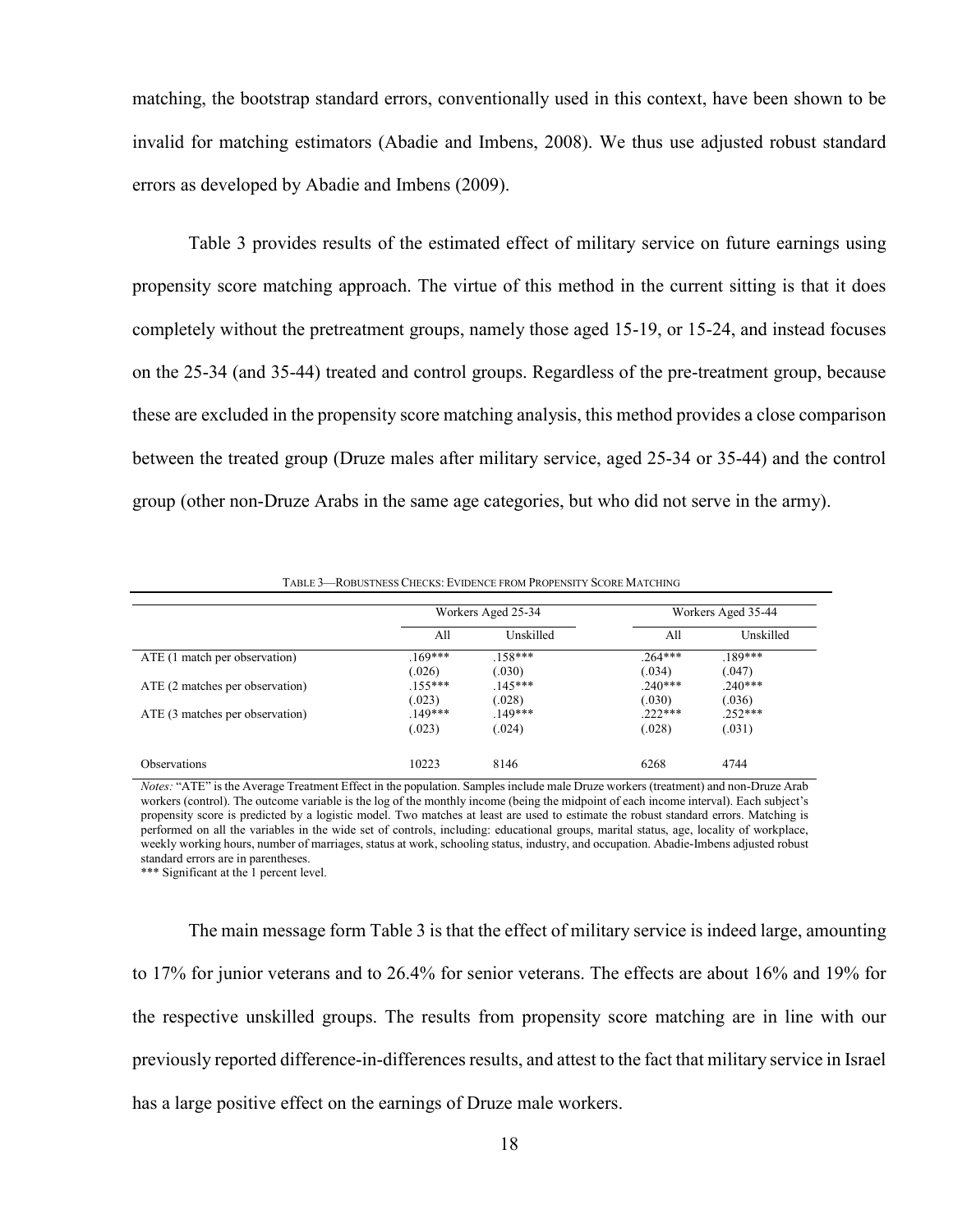One can utilize other interesting aspects of the Israeli law, to identify the effect of military service from different angles. As mentioned earlier, the Defense Service law prescribes that (Jewish) women who get married before the conscription age are exempt from serving in the army. Therefore, we can measure the effect of military service by focusing on Jewish women: comparing those who were married before the conscription age (and thus were exempt from service) with those who were single at that age.

This exercise is bound to produce potentially biased estimates of the effect of military service, given that the exemption rule is based on a choice variable (to get married before the age of 19 or not). Notwithstanding, results from this exercise point to a statistically significant effect of 15.4% and 25% for the 25-34 and 35-44 age categories of Jewish women; in the least not providing counter evidence as to the large military service premium in the Israeli labor market.<sup>16</sup> Carrying out the same exercise for Arab women—who do not serve regardless of marital status—yields, as expected, statistically not different from zero effects of -0.06 and 0.03 for the respective age groups.

An additional anomaly in the Israeli law and its practice can be used to identify the effect of military service on future earnings yet from a different angle. As mentioned earlier, Ultra-Orthodox Jews were de facto exempt from military service over the years. The estimation can be done by comparing the change in wages before and after the service age, between secular (serving) Jews and Ultra-Orthodox (non-serving) Jews.

The census does not clearly distinguish between a secular and an Ultra-Orthodox Jew. There is, however, a question about how many years the individual spent studying at a Yeshiva. While this does not guarantee a perfect identification of Ultra-Orthodox Jews, it can be used as the best existing

<sup>&</sup>lt;sup>16</sup> To measure this effect we define the variable 'late marriage' (equivalent to women actually serving in the army) taking the value 1 if married after 19, and estimate a difference in differences regression of the sort  $wage = XB$  +  $\gamma_1$  LateMarriage +  $\gamma_2$ Serve +  $\gamma_3$ LateMarriage  $\times$  Serve. Results are available upon request.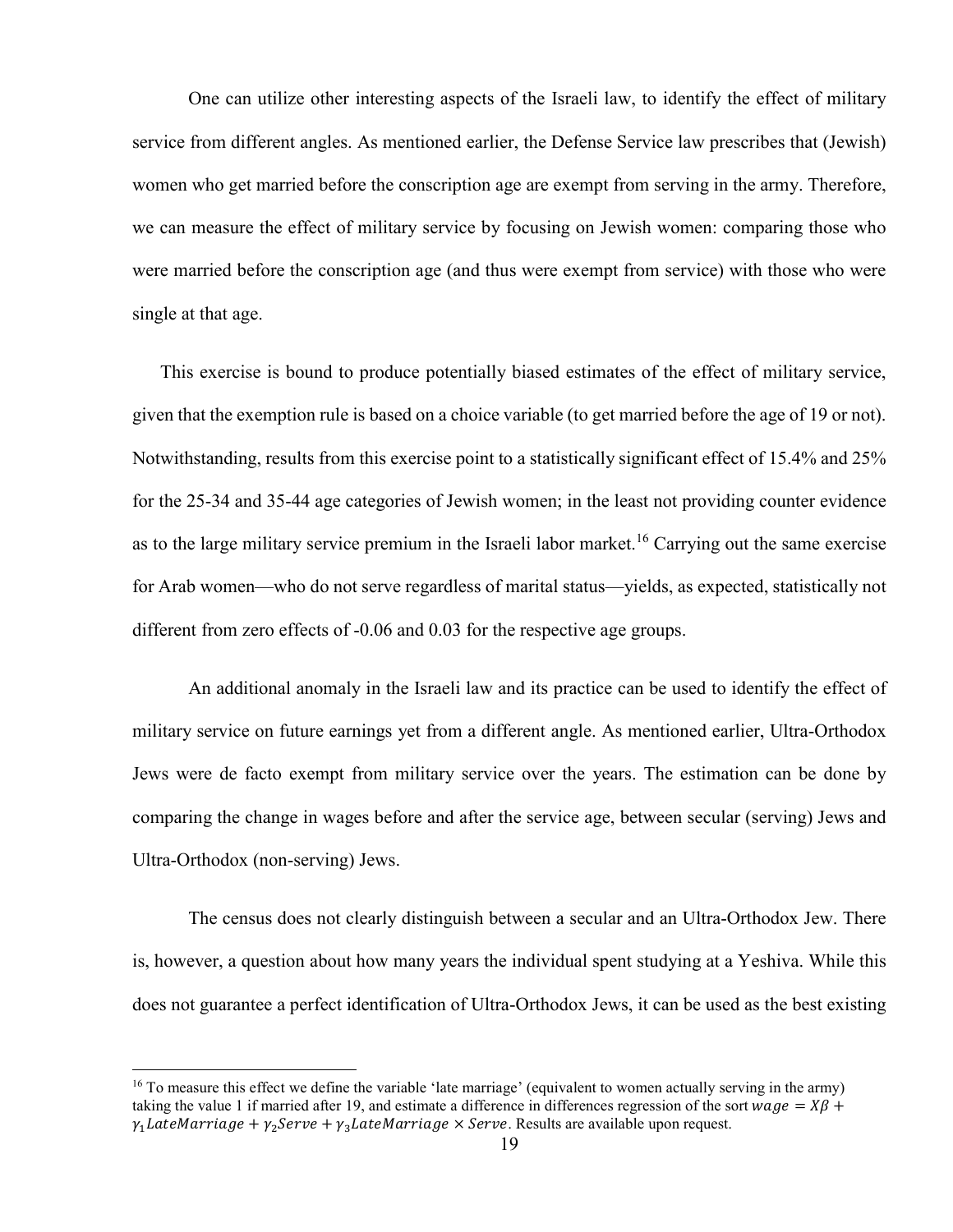means to proxy for that. Also, in the absence of exogenous effects on the choice into religiosity, the estimated effect is prone to bias. With these qualifications standing, the measured effect of service amounted to a positive and significant 9%. The results here, therefore, should be taken as suggestive at most.

Apart from econometric reasons (identification, small samples, etc…), a smaller effect among the Jewish male community can be economically motivated, and thus reconciled with previous findings, by the fact that minority groups extract higher benefits from the same service, given their lower starting point. This is in line with previous findings in the literature (Berger and Hirsch 1983; Phillips et al. 1992; Angrist 1998; Hisnanick 2003; Hirsch and Mehay 2003; Macias 2003; Nesbit and Reingold 2011, among others).

#### *C. Falsification Tests*

In this section we focus on the parallel placebo (non-event) case. Namely, since both non-Druze Arab women and Druze women do *not* serve in the army, the variable *Serve* (taking the value 1 after the age of 24 and zero otherwise, and thus perfectly indicating a military service for male Druze) does *not*  resemble any real event for these two groups of women. Therefore, if we estimate a difference-indifferences model, identical to that estimated for male workers (of whom the Druze serve and the non-Druze Arabs do not serve), we expect to find no effect of military service.

We therefore estimate equation 1 for Arab females only. In some instances, we resort to ordinary least squares estimation, using the midpoint of the income interval, in cases where the interval regression is not feasible (due to non-concavity of the likelihood function). We also perform similar analysis for this group of female workers using propensity score matching (estimating the average treatment effect for this population, using single-nearest-neighbor propensity score matched estimators). Results are provided in Table 4.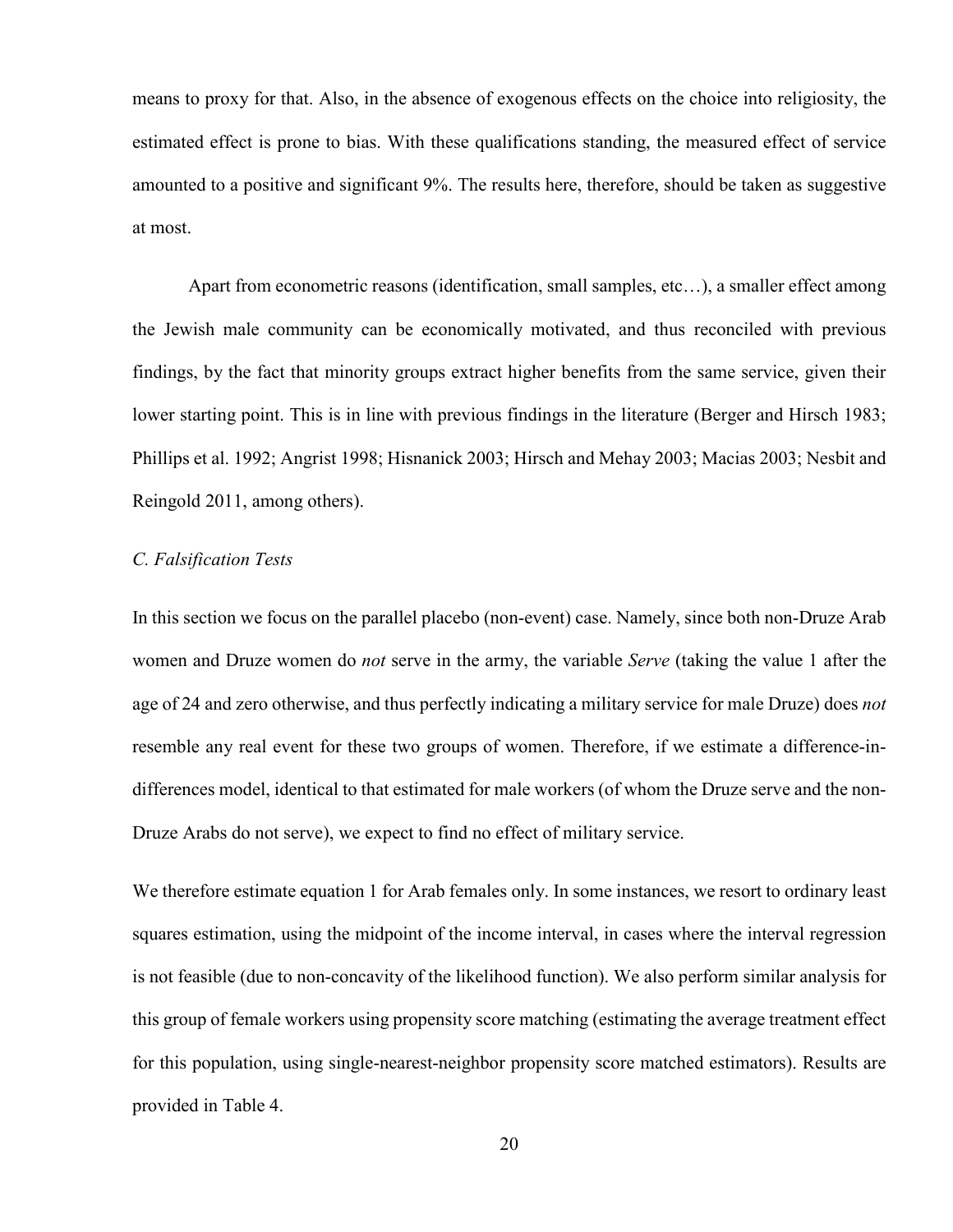| TABLE 4—PLACEBO ANALYSIS: THE CASE OF NON-SERVING ARAB FEMALES |
|----------------------------------------------------------------|
|----------------------------------------------------------------|

|                       | Workers Aged 25-34                    |                                       |                             | Workers Aged 35-44     |                        |                      |  |
|-----------------------|---------------------------------------|---------------------------------------|-----------------------------|------------------------|------------------------|----------------------|--|
|                       | Including<br>$20-24$ ( <sup>a</sup> ) | Excluding<br>$20-24$ ( <sup>a</sup> ) | Propensity<br><b>Scores</b> | Including<br>$20 - 24$ | Excluding<br>$20 - 24$ | Propensity<br>Scores |  |
| Serve $\times$ Druze  | .038                                  | .076                                  | .048                        | .002                   | .126                   | .113                 |  |
|                       | (.042)                                | (.049)                                | (.052)                      | (.066)                 | (.099)                 | (.098)               |  |
| Serve                 | $.152***$                             | $102**$                               |                             | $.356***$              | $271***$               |                      |  |
|                       | (.038)                                | (.041)                                |                             | (.078)                 | (.051)                 |                      |  |
| Druze                 | .025                                  | $-0.013$                              |                             | .011                   | $-.096$                |                      |  |
|                       | (.028)                                | (.038)                                |                             | (.046)                 | (.089)                 |                      |  |
| Observations          | 4954                                  | 3286                                  | 2618                        | 3849                   | 2181                   | 1486                 |  |
| Pseudo $\mathbb{R}^2$ | .367                                  | .423                                  |                             | .564                   | .664                   |                      |  |

*Notes:* see notes of Tables 2 and 3. The 20-24 age group is included in the first column of each panel as a control group. It is excluded in the second column of each panel. Robust standard errors are in parentheses (and Abadie-Imbens adjusted standard errors for the propensity score matching estimators).

<sup>a</sup> When interval regression was not feasible, due to a non-converging likelihood values, which should per se be taken as an additional evidence of the nonexistence of the effect, OLS was attempted instead. See text for details.

\*\*\* Significant at the 1% level. \*\* Significant at the 5% level.

Apparent from Table 4 is the fact that passing the military age (without actually serving) does not have any effect on future earnings of Druze women beyond that of non-Druze Arab women. The difference-in-differences estimates, the coefficients of  $Service \times Druze$ , are statistically not different from zero. The propensity score matching results, comparing Druze women to non-Druze Arab women after the military service age, also provide estimates of the "non-event effect" that are statistically not different from zero.

The bulk of evidence provided here supports the hypothesis that the difference in differences, and propensity scores, estimates found earlier, comparing the serving Druze men with their non-serving Arab counterparts, are attributable to military service.

#### *D. Mechanisms and Discussion*

The evidence brought here suggests that military service has an economically significant effect on wages—and more so for minority groups who serve in the army, like Druze Arabs. It is interesting to explore the mechanism behind this positive relationship. Military service can induce behaviors that are responsible for the increased future earnings, such as internal migration, education, beyond any other civilian-relevant military experience and the accumulation of social capital thought networking.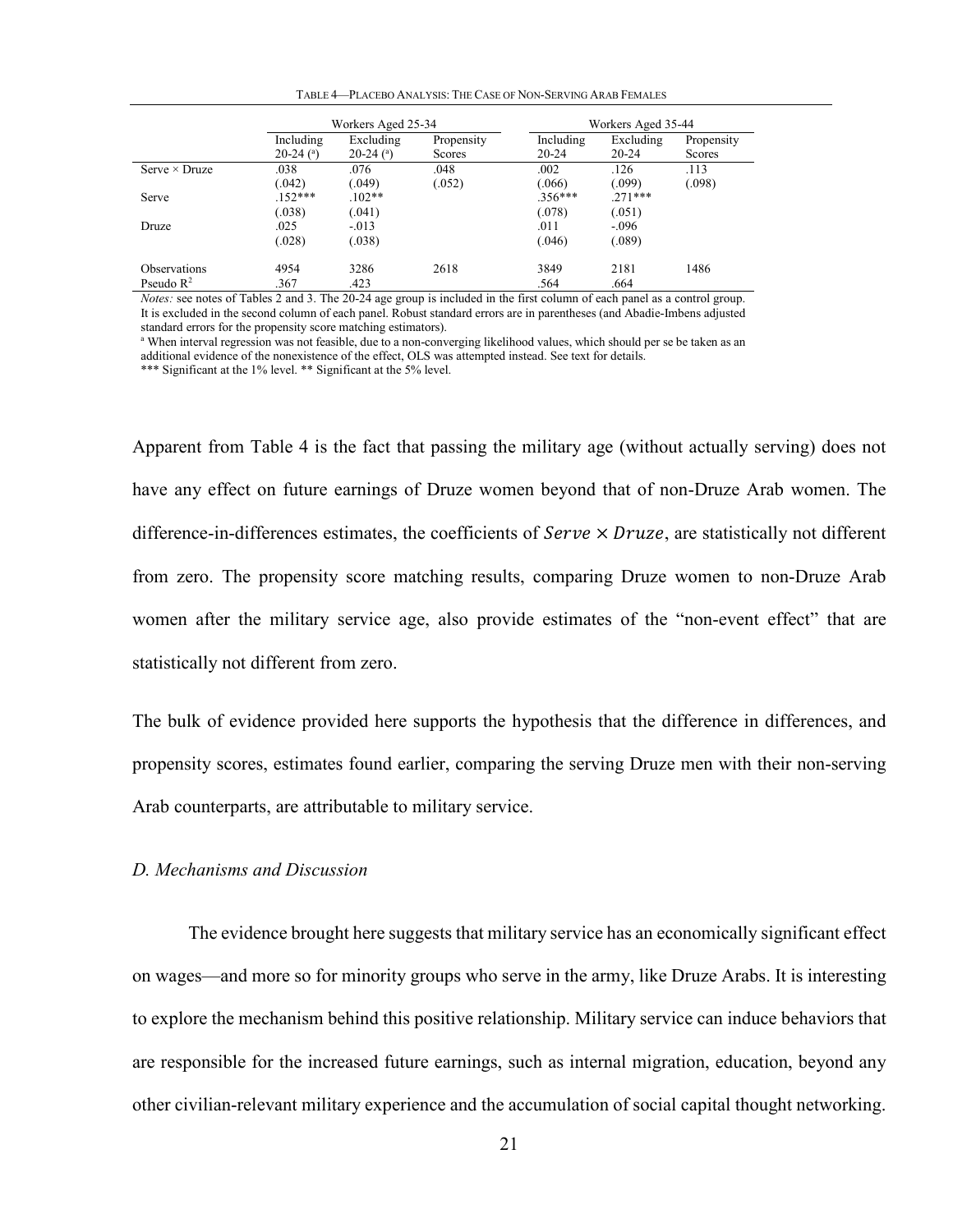Two such potential mechanisms are explored in Table 5: first, the probability of relocating or living in the highest-paying city, and second the possibility of attaining more schooling, due to the military service.

We calculate the average income within each locality, and sort these by average income to determine the income percentile to which a locality belongs. Focusing on the localities from which Israeli Arabs come, we define a dummy variable (the top-10%), which takes on the value 1 if the individual lives in a city that falls among the highest paying cities—those with average income equal or greater to that of the  $90<sup>th</sup>$  percentile, and zero otherwise.<sup>17</sup>

|                       | Living in top 10% paying locality |                    |          | Having higher education |  |  |  |  |
|-----------------------|-----------------------------------|--------------------|----------|-------------------------|--|--|--|--|
|                       |                                   | 21                 | (3)      | (4)                     |  |  |  |  |
|                       |                                   | Workers Aged 25-34 |          |                         |  |  |  |  |
| <b>Serve×Druze</b>    | .0066                             | $-.0080$           | $-0453$  | $-.0292$                |  |  |  |  |
|                       | (.0253)                           | (.0129)            | (.0490)  | (.0210)                 |  |  |  |  |
| <b>Observations</b>   | 13904                             | 19909              | 13906    | 19913                   |  |  |  |  |
| Pseudo $\mathbb{R}^2$ | .0302                             | .0325              | .0496    | .0441                   |  |  |  |  |
|                       | Workers Aged 35-44                |                    |          |                         |  |  |  |  |
| <b>Serve×Druze</b>    | $-.0063$                          | $-.0191$           | $-.0482$ | $-.0308$                |  |  |  |  |
|                       | (.0275)                           | (.0145)            | (.0526)  | (.0226)                 |  |  |  |  |
| <b>Observations</b>   | 9485                              | 15492              | 9485     | 15492                   |  |  |  |  |
| Pseudo $\mathbb{R}^2$ | .0342                             | .0346              | .0683    | .0586                   |  |  |  |  |

TABLE 5—MECHANISMS

*Notes:* Reported are the marginal effects of the interaction variable  $Service \times Druze$  based on the probit regression of  $Pr(y = 1) = X\beta + \gamma_1 Service + \gamma_2 Druze + \gamma_3 Serve \times Druze +$  $\varepsilon$ , where *X* includes marital status, age, and education controls in columns (1) and (2), and it includes marital status and age controls in columns  $(3)$  and  $(4)$ .  $y$  stands for "living in a top 10% paying locality" in columns (1) and (2), and stands for "having higher education, 13+" in columns (3) and (4). Columns (1) and (3) exclude the 20-24 age group from the analysis. Columns (2) and (4) include the 20-24 age group in the analysis as a control group. Samples include Druze and non-Druze Arab males only. Robust standard errors in parentheses.

Columns 1-2 of Table 5 use this dummy of top-10% as the dependent variable in a probit regression, with age, marital status, and education as controls, beside the difference in differences variables Serve, Druze, and Serve  $\times$  Druze. Reported are the marginal effects of the interaction variable from these probit regressions. This coefficient measures the effect of military service on the probability of living in the top 10% city. Estimates are reported for workers aged 25-34 and for workers aged 35-44.

<sup>&</sup>lt;sup>17</sup> Exploring the question with top  $1\%$  and top  $5\%$  yielded similar results.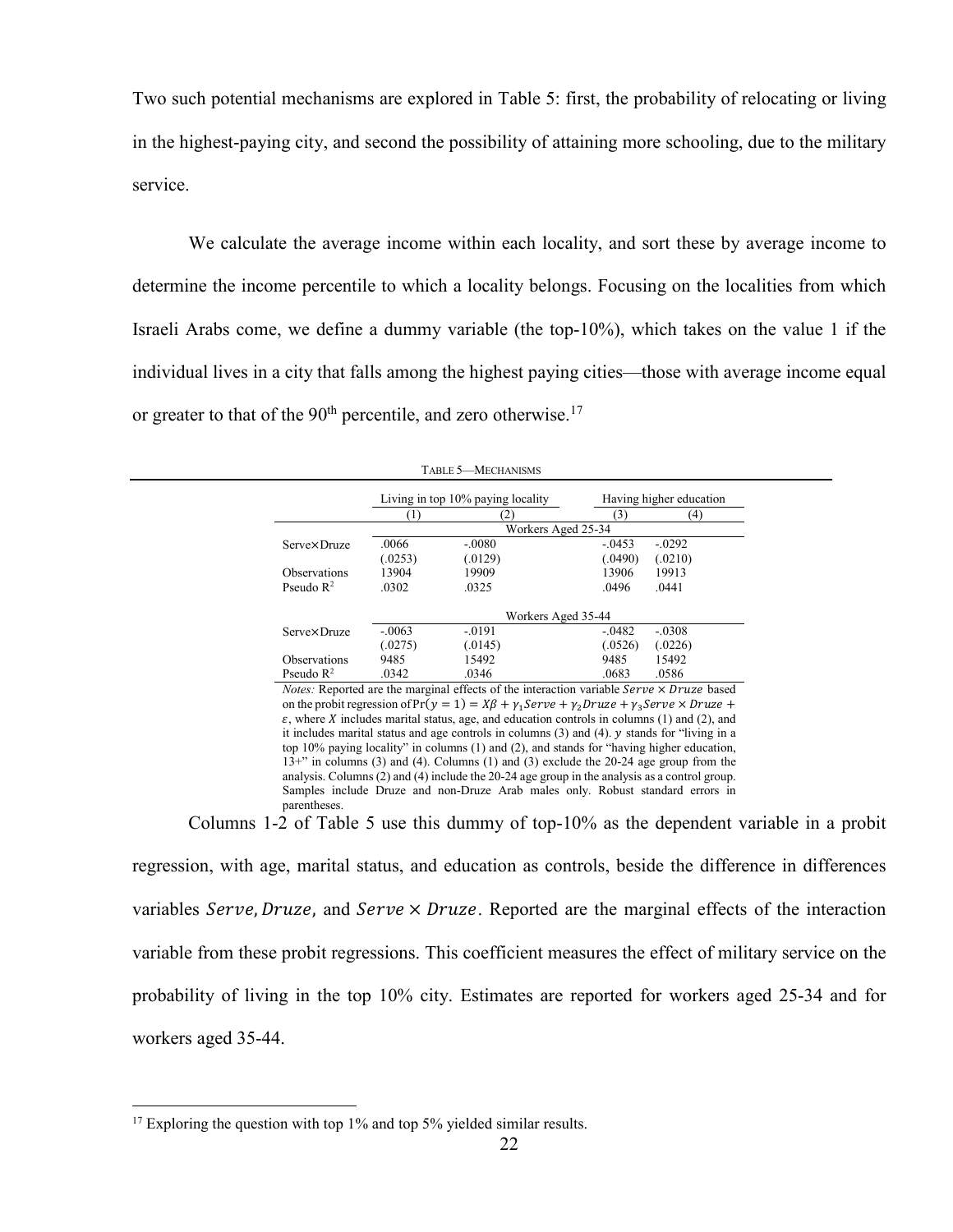All estimates, with mixed signs but mostly negative, are neither statistically different from zero, nor economically so. In other words, the probability of geographic relocation to a better paying city or locality is not affected by military service. People who serve in the army and people who do not are equally likely to relocate (or not) to a "rich" city. Internal migration, therefore, appears to play no role in explaining the wage premium associated with military service.

Next, in columns 3 and 4, we examine the schooling channel. It might be the case that those who serve in the army are more likely to acquire higher levels of education or to accumulate more years of schooling, a fact that might account for the wage premium attributed to military service.

Columns 3 and 4 report the marginal effect of military service on the probability of having "higher education" (above high-school), that is, 13 or more years of schooling. The marginal effects are based on a probit model of the probability of gaining 13 or more years of schooling, with controls for age and marital status, in addition to *Serve*, *Druze*, and *Serve*  $\times$  *Druze*. As is apparent from the table, the probability of being highly-educated is not affected by serving in the army. The effects are all estimated to be negative but statistically not different from zero at any conventional significance level.

The body of evidence suggests that neither schooling nor internal migration play an important role in explaining the substantial wage premium associated with military service. The minuscule and statistically insignificant effects shown in the table—for all age-schooling groups—do not support a geographic-based or a schooling-based explanation as to the mechanism behind the military-wage positive relationship.<sup>18</sup>

 $18$  This is somehow similar to Card and Cardoso (2012) who reject the location or experience as mechanisms through which the military benefits accrue, although they find a slight positive effect of education as a channel for that effect.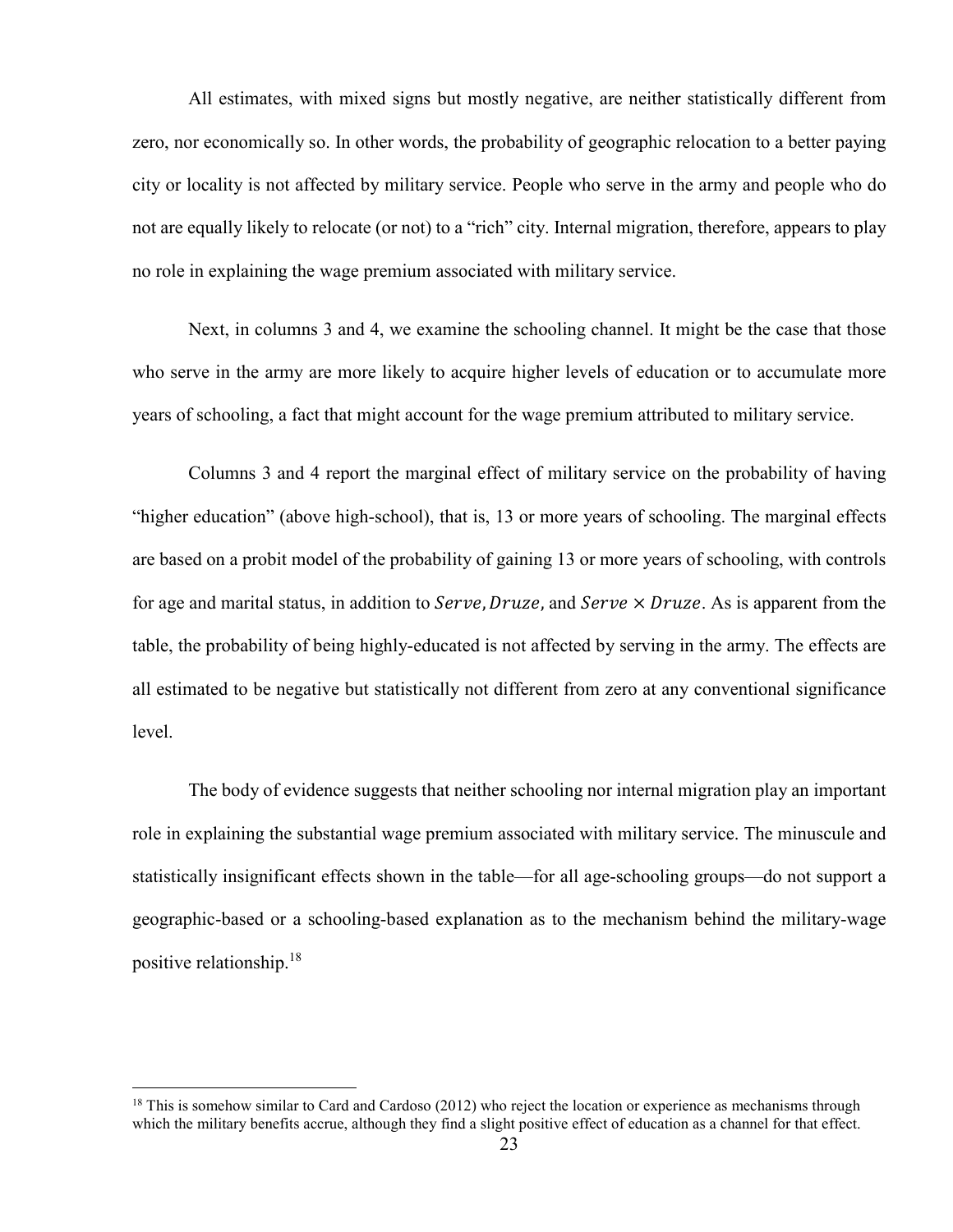The data at hand do not allow for the exploration of other channels for the large positive effect of military service on civilian wages in Israel. One postulated likely explanation, nevertheless, is networking, which is of a major importance in a very small country like Israel.

The value of networks is the most stressed aspect of social capital—most importantly the interethnic networks (known as "bridging" in sociological literature). First, the social pressure on minority groups to conform to the dominant culture expectations can be alleviated in the military setting as a professional organization providing key opportunities for interethnic and intraethnic networking (Macias 2003), as Druze men in the army serve along their Jewish counterparts.<sup>19</sup>

Furthermore, Annen (2013) showed that social capital can facilitate access to the market and thus substitute for other more costly, formal methods of doing so: this notion pertains to the goods market but can readily be extended to the labor market. The lack of social capital, however, should not be taken as a neutral state: while social is a key for social inclusion of workers in the economy, the lack of social capital can lead to social exclusion—a more acute condition than simple neutrality (Lin et al. 2013 show evidence of this phenomenon for some Asian societies).

Second, and more importantly, it has been found that job candidates benefit immensely from contacts, such that job applicants through referrals were more successful than those applying independently (Obukhova and Lan 2013). Moreover, military service is found to be positively correlated with political engagement (like voting and volunteering), and this relationship is strongest among minority groups (Nesbit and Reingold 2011). Hisnanick (2003) also associated the benefits of military service to social networks "that extend beyond family and local neighborhoods and foster greater independence."

 $19$  At the very early stage of their service (starting in the 1950s) the Druze were concentrated in one unit in the army, used to be known as the "minority regiment" or "battalion 300," but that is not anymore the case (Orgad 2007).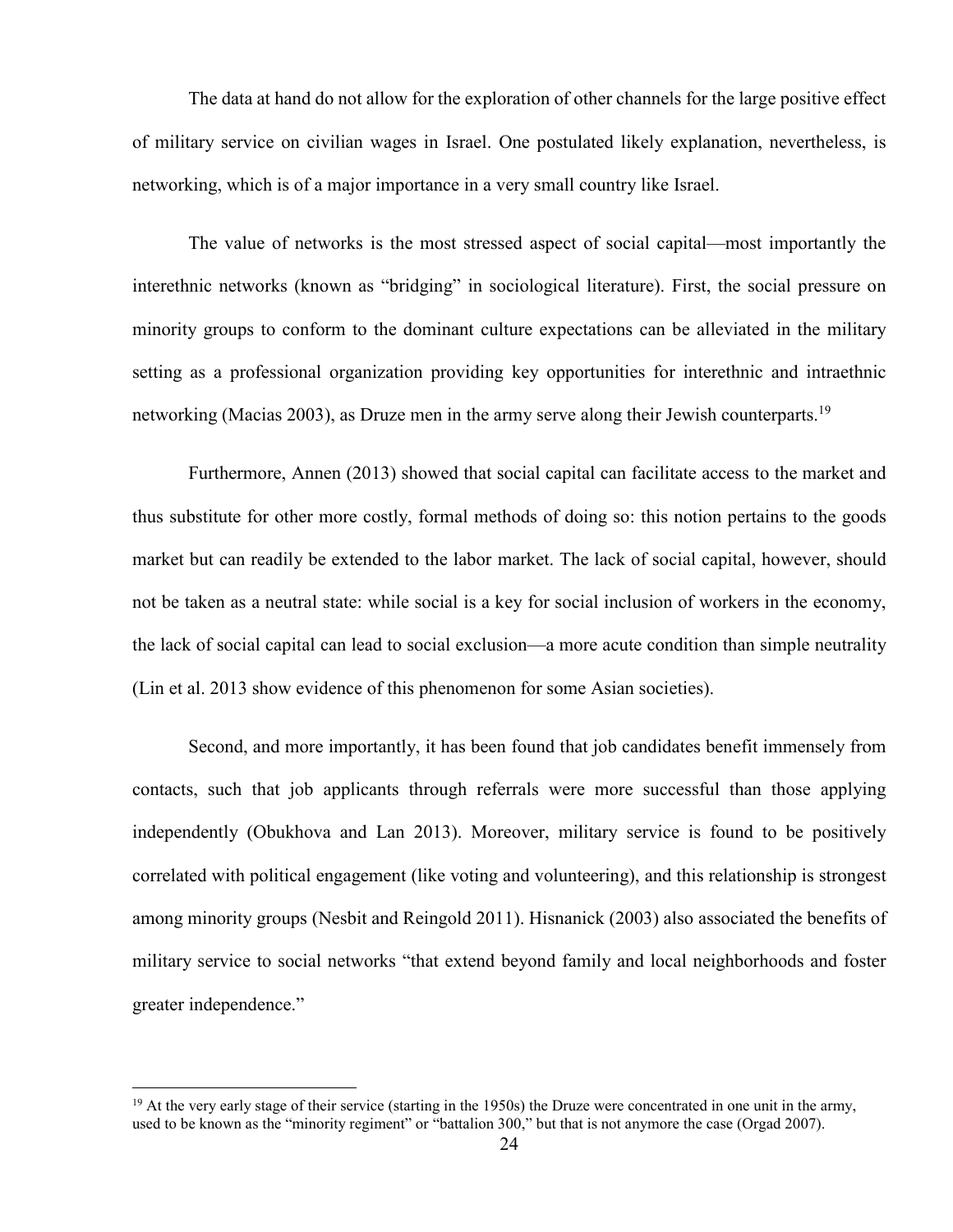It is not unreasonable to assume that in a small country like Israel, where nearly all large firms and employers are from the Jewish sector, it is highly likely that most workers meet their future employers in the army, and the value of networking is even higher than is generally the case. Therefore, one would not only expect that the Druze (who are a minority serving group) will benefit from their military service, but also that these benefits would be considerable, and manifest in distributional changes (comparing pre-service to post-service employment) in industries in which this community is typically employed—mainly to more connected, politically oriented industries, like business activities and public administration.

Using the current data we see that the civilian industrial affiliation of Druze workers undergoes a major reshuffling after service age, and in different ways than that of the non-Druze Arabs. Druze men, after the service, move from agriculture and construction to manufacturing, real estate, and public administration mostly, industries that which can benefit from the connections formed during the service—and some of which are impossible to join without having served in the army. (It is important to emphasize that this pattern is not observed for Druze females, who do not serve in the army.)

Aggregate changes in the industrial distribution of Druze versus non-Druze workers also lend support to the networking hypothesis. The reallocation rates (the sum of the percentage changes in industrial affiliation) are much higher for Druze workers (61.8% and 58.4% as opposed to the non-Druze 19.4% and 27.1% for the 25-34 group and the 35-44 group, respectively). Also the maximum shift per a single industry is larger among Druze workers than non-Druze (18.64% versus 5.09%, and 15.1% versus 5.93%, for the respective age groups). The major reallocation experienced by Druze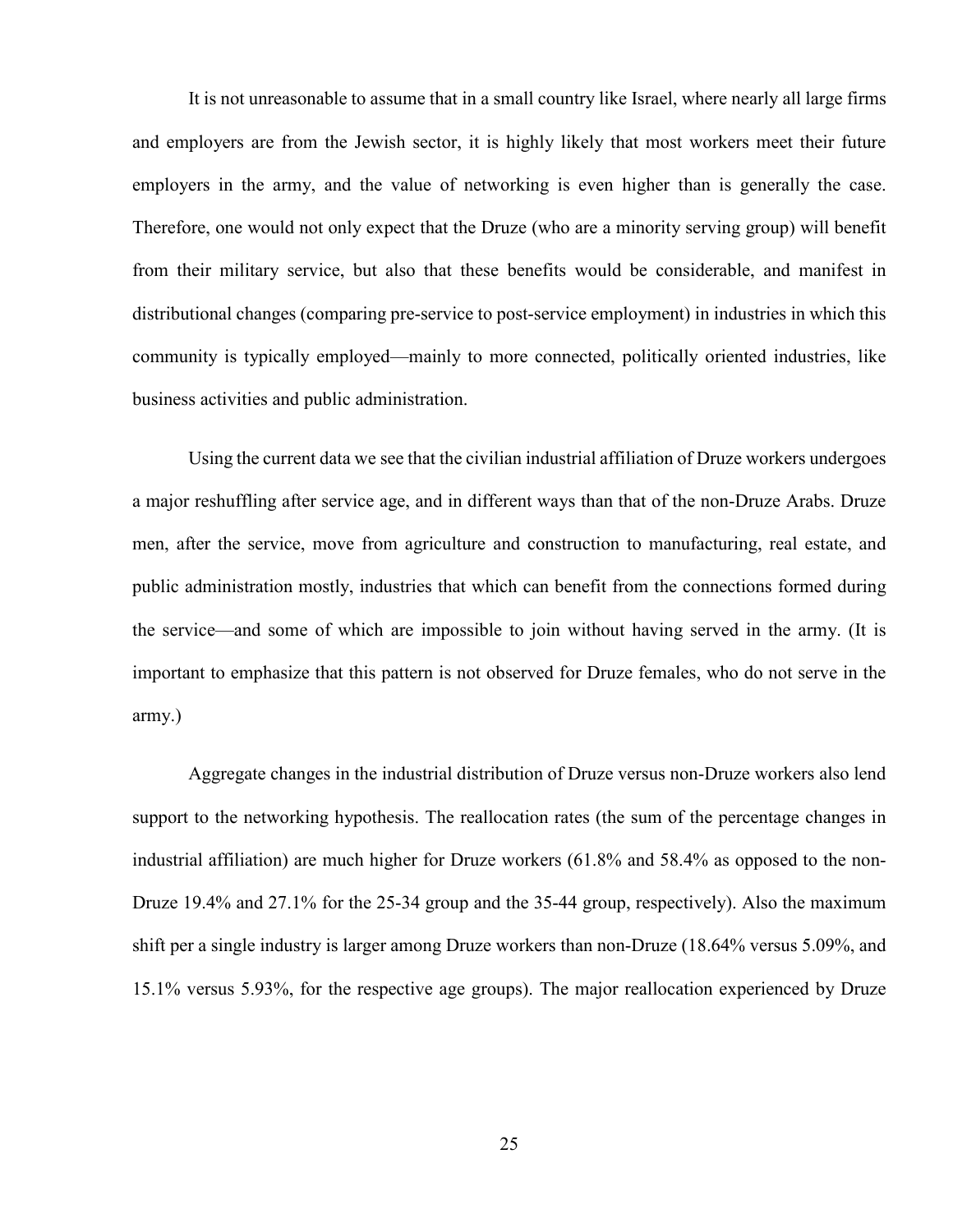workers is also apparent from the high standard deviations of these changes (6.9% versus 2% for the non-Druze Arabs): a sign of higher volatility in the shifts between industries.<sup>20</sup>

It is worth emphasizing that, while some minority groups, namely the Druze, benefit from military service, the benefits are not enough to close the existing wage gap between Israeli Arabs and Jews—the pre-military Jewish-Arab wage gaps are even exacerbated after service.<sup>21</sup> Similar to Phillips et al. (1992), the limited post-service earnings gain perhaps reflects the effects of discrimination in the civilian labor market.

#### **VI. Conclusion**

 $\overline{a}$ 

Utilizing the institutional setting provided by Israeli laws and regulations, this study measures the effect of military service on subsequent civilian labor market earnings. It finds a large, positive, and significant wage premium for service—such that it more than compensates for the lost labor market experience during service years. In particular, the net effect ranges from 18% in the 4-14 years following service, to 23% in the 15-25 years following service.

The evidence provided in this study does not support classical explanations for the positive effect of military service on wages; in particular, the educational channel or internal migration are rejected as mechanisms for the transmission of this effect. Descriptive evidence supports the networking (social capital) explanation for the large wage premium of military service found in this study.

<sup>&</sup>lt;sup>20</sup> One additional possible venue through which the wage premium materializes is the command of the Hebrew language. One can postulate that, through their three years of military service beside their fellow Jewish soldiers, the Druze's command of the Hebrew language and their accent improve in ways that warrant premium in the civilian labor market. The data at hand, however, render testing this hypothesis infeasible.

<sup>&</sup>lt;sup>21</sup> Asali (2010) reports large and unexplained wage gaps between Arabs (who include the Druze) and Jews in Israel.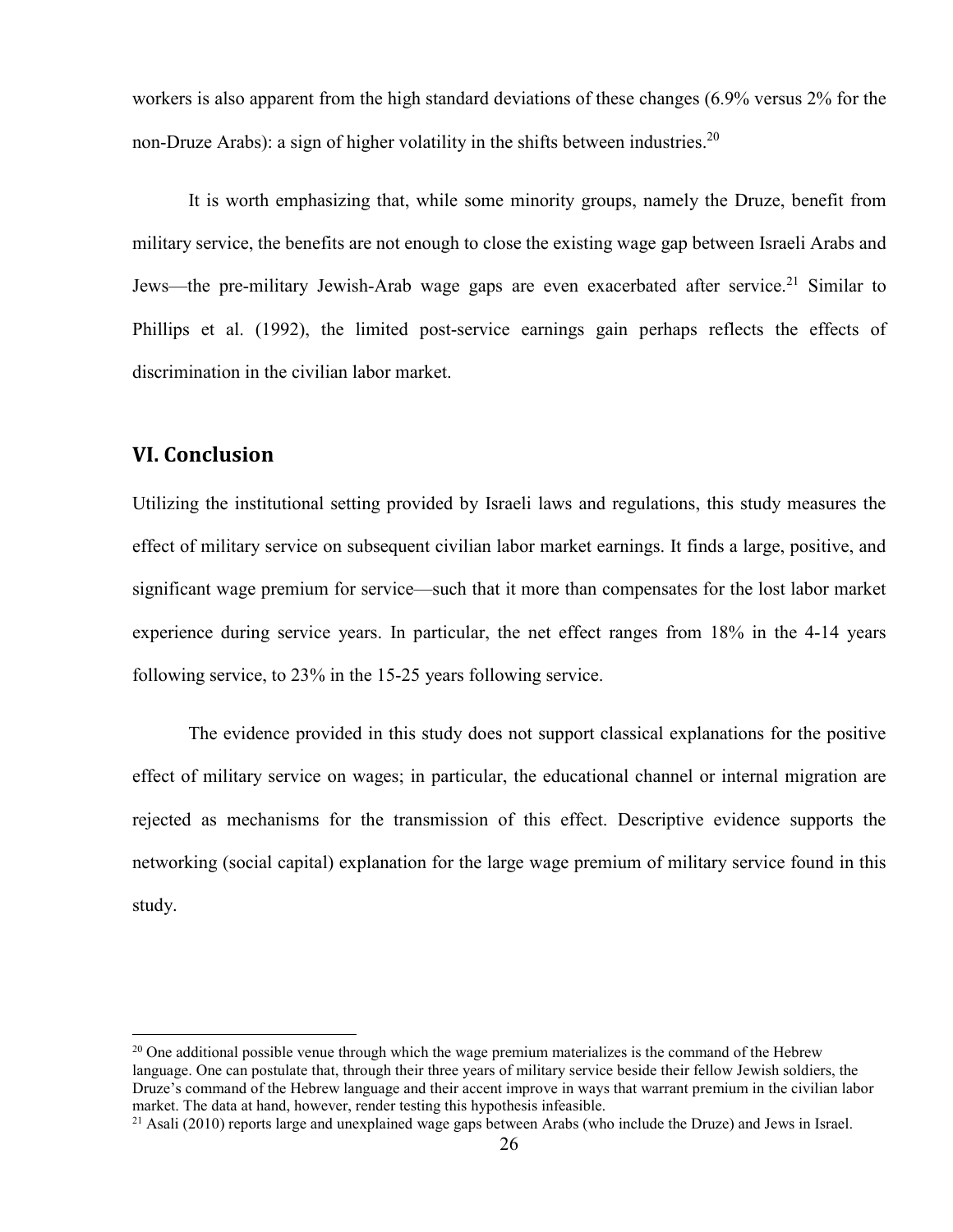#### **REFERENCES**

Abadie, Alberto, and Imbens, Guido W. 2008. "On the Failure of the Bootstrap for Matching Estimators." *Econometrica* 76 (6): 1537-1557.

Abadie, Alberto, and Imbens, Guido W. 2009. "Matching on the Estimated Propensity Score." *NBER Working Paper* No. 15301.

Angrist, Joshua D. 1990. "Lifetime Earnings and the Vietnam Era Draft Lottery: Evidence from Social Security Administrative Records." *American Economic Review* 80 (3): 313-336.

Angrist, Joshua D. 1998. "Estimating the Labor Market Impact of Voluntary Military Service Using Social Security Data on Military Applicants." *Econometrica* 66 (2): 249-288.

Angrist, Joshua, and Krueger, Alan B. 1994. "Why Do World War II Veterans Earn More than Nonveterans?" *Journal of Labor Economics* 12 (1): 74-97.

Angrist, Joshua D., and Stacey H. Chen. 2011. "Schooling and the Vietnam-Era GI Bill: Evidence from the Draft Lottery." *American Economic Journal: Applied Economics* 3 (2): 96-118.

Angrist, Joshua D., Stacey H. Chen, and Jae Song. 2011. "Long-Term Consequences of Vietnam-Era Conscription: New Estimates using Social Security Data." *American Economic Review* 101 (3): 334-338.

Angrist, Joshua D., and Jorn-Steffen Pischke. 2008. *Mostly Harmless Econometrics.* Princeton, NJ: Princeton University Press.

Annen, Kurt. 2013. "Social Capital as a Substitute for Formality: Evidence from Bolivia." *European Journal of Political Economy* 31: 82-92.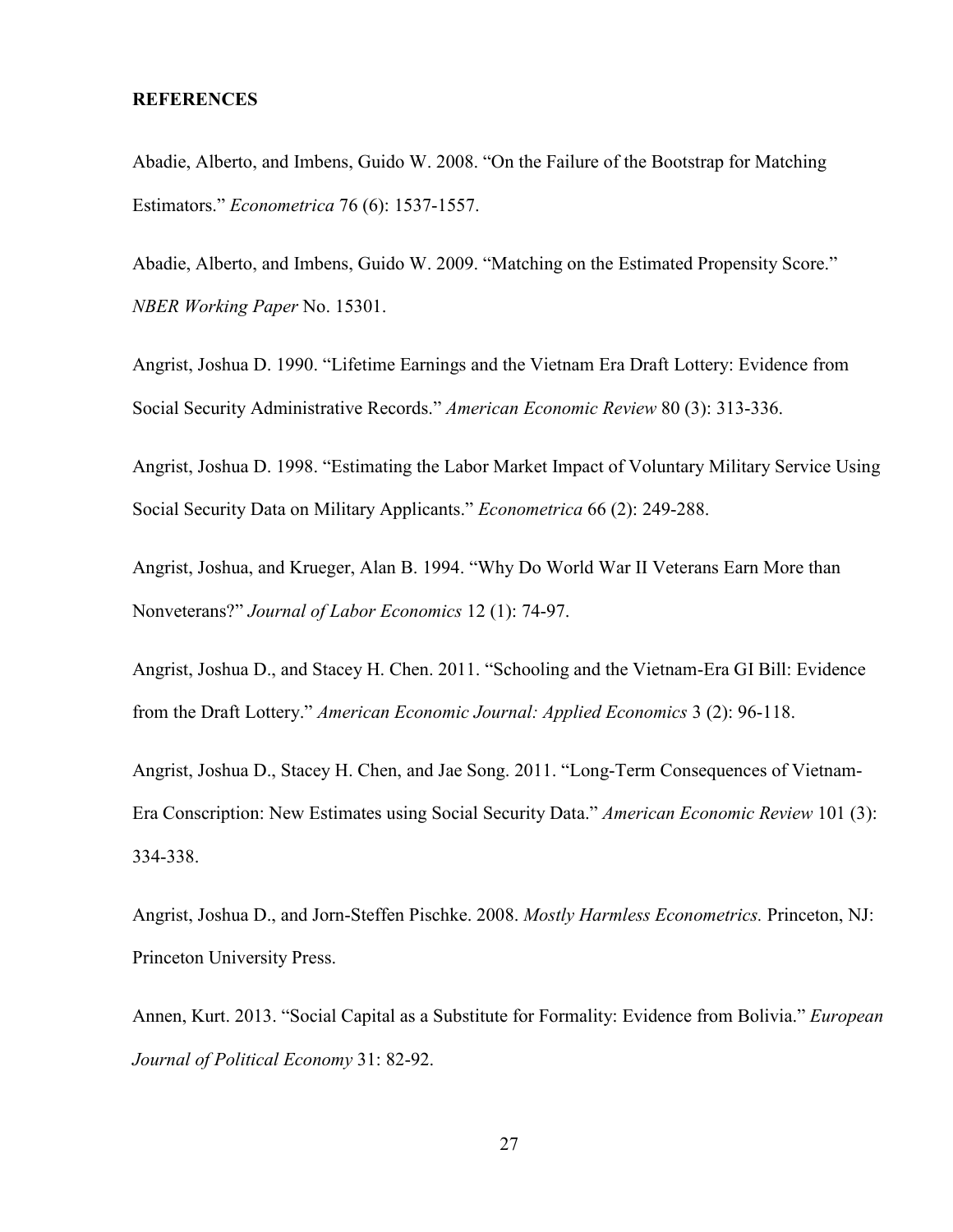Asali, Muhammad. 2010. "Jewish-Arab Wage Gaps: What are the Causes." *Defence and Peace Economics* 21 (4): 367-380.

Asali, Muhammad. 2013. "The Effect of Immigration on Unskilled Native Workers: Evidence from a Natural Experiment." *Southern Economic Journal* 80 (2): 345-365.

Atashe, Zeidan. 1997. *Druze & Jews in Israel—A Shared Destiny?* Portland, OR: Sussex Academic Press.

Bauer, Thomas K.; Bender, Stefan; Paloyo, Alfredo R.; and Christoph M. Schmidt. 2012. "Evaluating the Labor-Market Effects of Compulsory Military Service." *European Economic Review* 56 (4): 814- 829.

Berger, Mark C., and Barry T. Hirsch. 1983. "The Civilian Earnings Experience of Vietnam-Era Veterans." *Journal of Human Resources* 18 (4): 455-479.

Card, David, and Ana Rute Cardoso. 2012. "Can Compulsory Military Service Raise Civilian Wages? Evidence from the Peacetime Draft in Portugal." *American Economic Journal: Applied Economics* 4 (4): 57-93.

Cohen, Hillel. 2010. *Good Arabs: The Israeli Security Agencies and the Israeli Arabs, 1948-1967.* Berkeley, CA: University of California Press.

Cohen, Ra'anan. 2009. *Strangers in their Homeland: a Critical Study of Israel's Arab Citizens.* Portland, OR: Sussex Academic Press.

Elder, Glen H. 1986. "Military Times and Turning Points in Men's Lives." *Developmental Psychology*  22 (2): 233-245.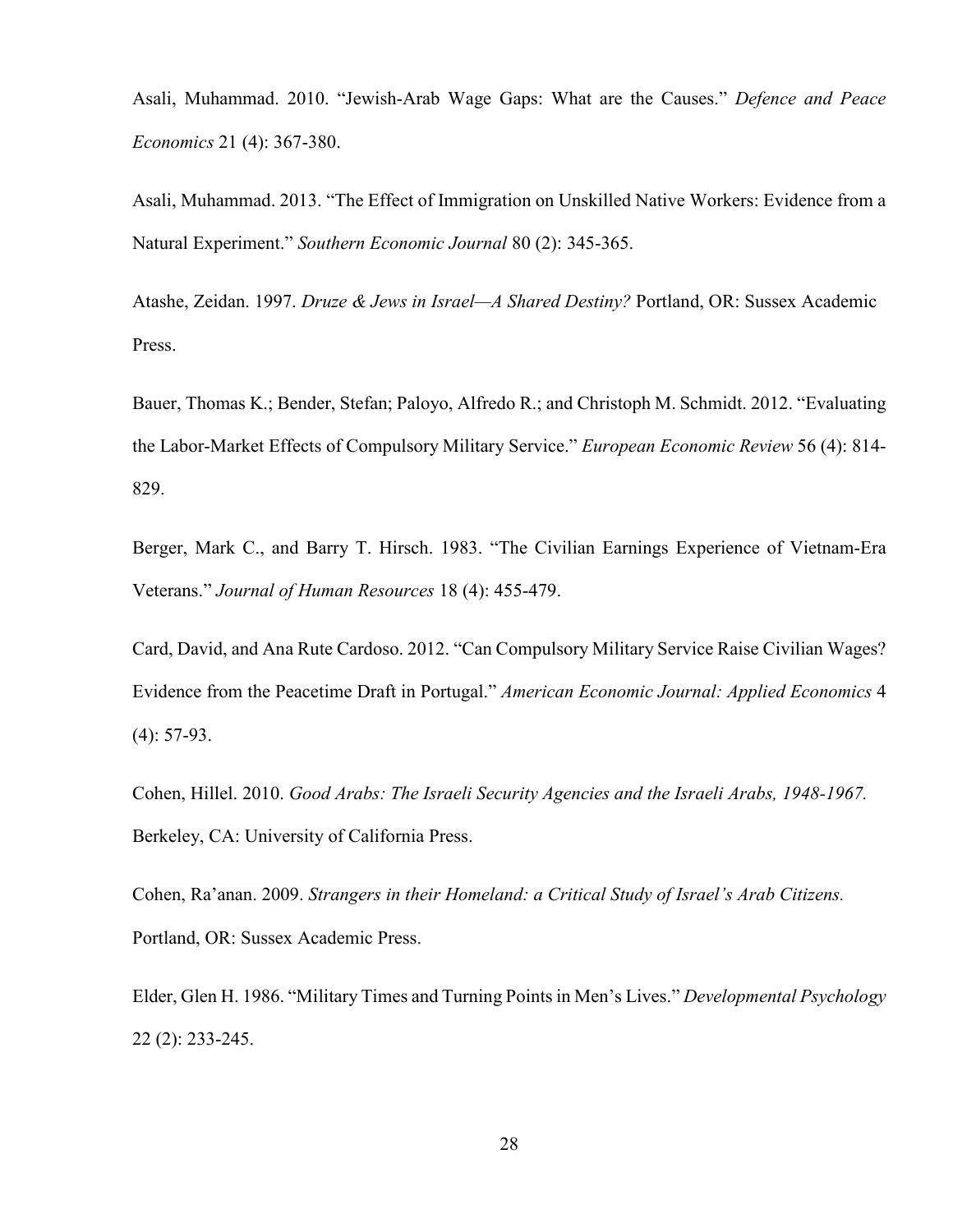Grenet, Julien; Hart, Robert A.; Roberts, J. Elizabeth. 2011. "Above and Beyond the Call. Long-Term Real Earnings Effects of British Male Military Conscription in the Post-War Years." *Labour Economics* 18 (2): 194-204.

Hirsch, Barry T., and Stephen L. Mehay. 2003. "Evaluating the Labor Market Performance of Veterans Using a Matched Comparison Group Design." *Journal of Human Resources* 38 (3): 673- 700.

Hisnanick, John J. 2003. "A Great Place to Start: The Role of Military Service on Human Capital Formation." *Labour* 17 (1): 25-45.

Johnson, Elizabeth. 1960. "Keynes' Attitude to Compulsory Military Service." *Economic Journal,* 70 (277): 160-165.

Knesset, The. 1949. "Defense Service Law." *The Book of Laws,* 25: 271-278. (http://www.knesset.gov.il/review/data/heb/law/kns1\_defense.pdf, accessed 16-01-2014)

Knesset, The. 1986. "Defense Service Law: Consolidated Version." *The Book of Laws,* Nevo Publishing: Laws Archive (www.nevo.co.il/Law\_word/law01/P199\_009.doc, last accessed 16-01-2014)

Lin, Ka; Xu, Yun; Huang, Tianhai; and Zhang, Jiahua. 2013. "Social Exclusion and Its Causes in East Asian Societies: Evidences from SQSQ Survey Data." *Social Indicators Research* 112 (3): 641-660.

Macias, Thomas. 2003. "The Changing Structure of Structural Assimilation: White-Collar Mexican Ethnicity and the Significance of Ethnic Identity Professional Organizations." *Social Science Quarterly* 84 (4): 946-957.